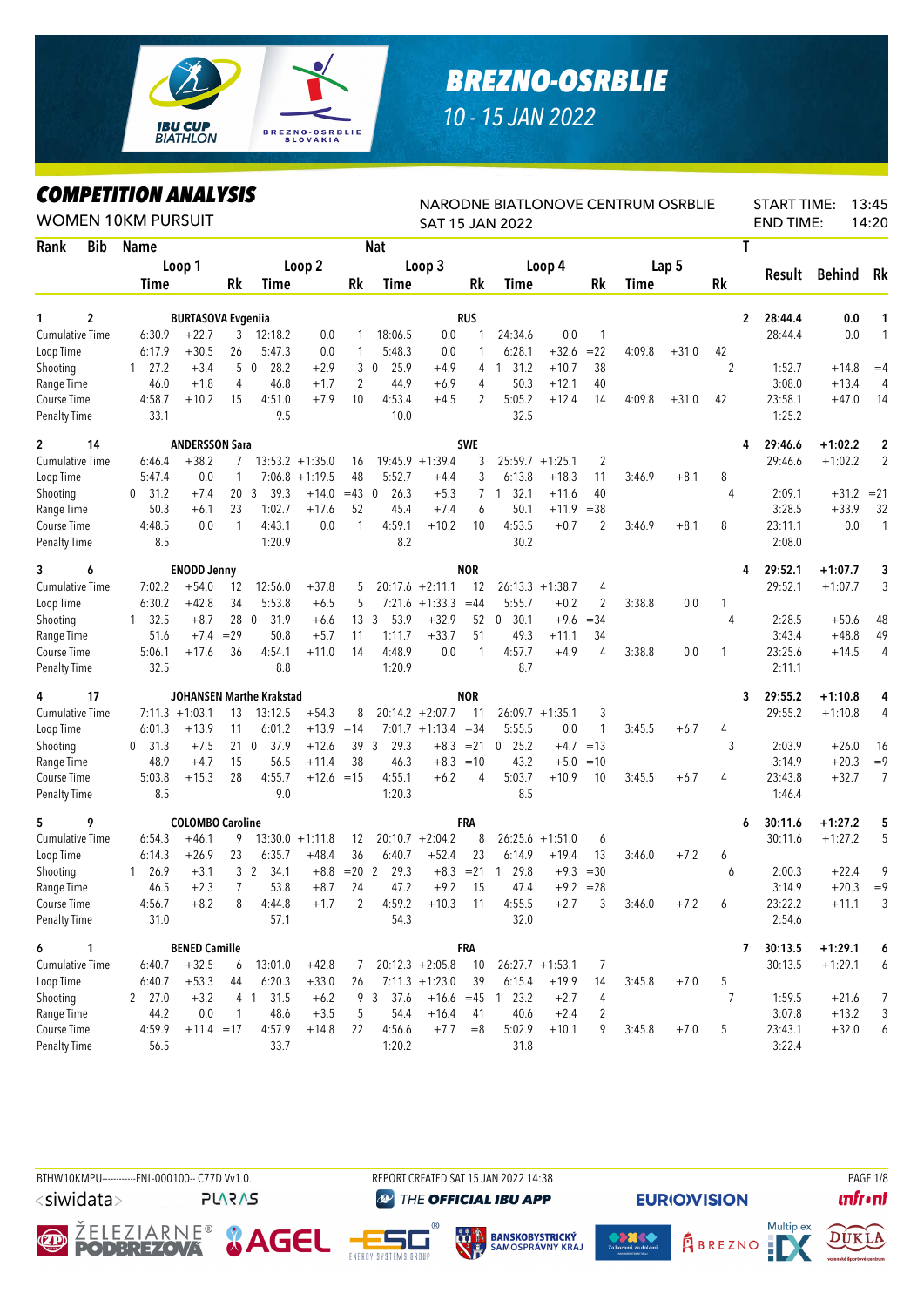| <b>Bib</b><br>Rank                  | <b>Name</b>                  |                                       |                       |                        |                               |                       | <b>Nat</b>                       |                                       |                      |                                |                      |              |             |              | T              |                    |                    |                |
|-------------------------------------|------------------------------|---------------------------------------|-----------------------|------------------------|-------------------------------|-----------------------|----------------------------------|---------------------------------------|----------------------|--------------------------------|----------------------|--------------|-------------|--------------|----------------|--------------------|--------------------|----------------|
|                                     |                              | Loop 1                                |                       |                        | Loop <sub>2</sub>             |                       |                                  | Loop 3                                |                      |                                | Loop 4               |              |             | Lap 5        |                | Result             | <b>Behind</b>      | Rk             |
|                                     | <b>Time</b>                  |                                       | Rk                    | <b>Time</b>            |                               | Rk                    | Time                             |                                       | Rk                   | Time                           |                      | Rk           | <b>Time</b> |              | Rk             |                    |                    |                |
| 8<br>7                              |                              | <b>SLIVKO Victoria</b>                |                       |                        |                               |                       |                                  |                                       | RUS                  |                                |                      |              |             |              | 5              | 30:16.0            | $+1:31.6$          | 7              |
| <b>Cumulative Time</b>              | 6:35.0                       | $+26.8$                               | 4                     | 12:24.7                | $+6.5$                        | 2                     | 18:42.0                          | $+35.5$                               | 2                    | 26:18.0                        | $+1:43.4$            | 5            |             |              |                | 30:16.0            | $+1:31.6$          | 7              |
| Loop Time<br>Shooting               | 6:01.0<br>33.0<br>$\theta$   | $+13.6$<br>$+9.2$                     | 10<br>30 <sub>0</sub> | 5:49.7<br>37.1         | $+2.4$<br>$+11.8$             | 2<br>34               | 6:17.3<br>32.3<br>$\overline{1}$ | $+29.0$<br>$+11.3$                    | 11<br>29             | 7:36.0<br>30.5<br>4            | $+1:40.5$<br>$+10.0$ | 53<br>36     | 3:58.0      | $+19.2$      | 26<br>5        | 2:13.0             | $+35.1$            | 30             |
| Range Time                          | 49.9                         | $+5.7$                                | 19                    | 54.6                   | $+9.5$                        | $= 27$                | 49.8                             | $+11.8$                               | 25                   | 47.6                           | $+9.4$               | 31           |             |              |                | 3:21.9             | $+27.3$            | 22             |
| Course Time<br><b>Penalty Time</b>  | 5:02.3<br>8.8                | $+13.8$                               | $= 24$                | 4:46.4<br>8.7          | $+3.3$                        | 3                     | 4:55.5<br>31.9                   | $+6.6$                                | 5                    | 5:04.3<br>1:44.0               | $+11.5$              | 11           | 3:58.0      | $+19.2$      | 26             | 23:46.5<br>2:33.6  | $+35.4$            | 10             |
| 18<br>8                             |                              | <b>STEINER Tamara</b>                 |                       |                        |                               |                       |                                  |                                       | <b>AUT</b>           |                                |                      |              |             |              | 2              | 30:18.6            | $+1:34.2$          | 8              |
| Cumulative Time                     |                              | $7:23.8$ +1:15.6                      | 15                    | 13:28.7                | $+1:10.5$                     | 11                    |                                  | $20:27.9$ +2:21.4                     | 17                   | $26:28.2 + 1:53.6$             |                      | 8            |             |              |                | 30:18.6            | $+1:34.2$          | 8              |
| Loop Time                           | 6:11.8                       | $+24.4$                               | 19                    | 6:04.9                 | $+17.6$                       | 18                    |                                  | $6:59.2 +1:10.9$                      | 32                   | 6:00.3                         | $+4.8$               | 3            | 3:50.4      | $+11.6$      | 12             |                    |                    |                |
| Shooting                            | 33.5<br>$\mathbf{0}$<br>54.3 | $+9.7$<br>$+10.1$                     | $=31$ 0<br>$=42$      | 34.2<br>54.1           | $+8.9$<br>$+9.0$              | 22<br>25              | 2<br>36.4<br>55.2                | $+15.4$<br>$+17.2$                    | 44<br>43             | 25.5<br>$\Omega$<br>45.6       | $+5.0$<br>$+7.4$     | 16<br>20     |             |              | $\overline{2}$ | 2:09.9<br>3:29.2   | $+32.0$<br>$+34.6$ | 27<br>$= 34$   |
| Range Time<br>Course Time           | 5:08.6                       | $+20.1$                               | $=39$                 | 5:01.5                 | $+18.4$                       | 34                    | 5:04.9                           | $+16.0$                               | 18                   | 5:05.9                         | $+13.1$              | $=15$        | 3:50.4      | $+11.6$      | 12             | 24:11.3            | $+1:00.2$          | 21             |
| <b>Penalty Time</b>                 | 8.8                          |                                       |                       | 9.3                    |                               |                       | 59.0                             |                                       |                      | 8.7                            |                      |              |             |              |                | 1:26.0             |                    |                |
| 9<br>32                             |                              | <b>SKREDE Aasne</b>                   |                       |                        |                               |                       |                                  |                                       | <b>NOR</b><br>9      |                                |                      |              |             |              | 3              | 30:29.1<br>30:29.1 | $+1:44.7$          | 9<br>9         |
| <b>Cumulative Time</b><br>Loop Time | 6:00.7                       | $7:49.7 + 1:41.5$<br>$+13.3$          | 22<br>9               | 13:50.5<br>6:00.8      | $+1:32.3$<br>$+13.5$          | 15<br>12              | 20:11.3<br>6:20.8                | $+2:04.8$<br>$+32.5$                  | 13                   | 26:48.9<br>6:37.6              | $+2:14.3$<br>$+42.1$ | 11<br>31     | 3:40.2      | $+1.4$       | 2              |                    | $+1:44.7$          |                |
| Shooting                            | 35.2<br>0                    | $+11.4$                               | 39 0                  | 37.3                   | $+12.0$                       | 35                    | 27.1<br>1                        | $+6.1$                                | $=10$                | 27.8<br>2                      | $+7.3$               | 25           |             |              | 3              | 2:07.5             | $+29.6$            | 20             |
| Range Time                          | 52.4                         | $+8.2$                                | $=32$                 | 55.8                   | $+10.7$                       | 32                    | 45.5                             | $+7.5$                                | $=7$                 | 45.3                           | $+7.1$               | 19           |             |              |                | 3:19.0             | $+24.4$            | 15             |
| Course Time<br><b>Penalty Time</b>  | 4:58.1<br>10.2               | $+9.6$                                | 12                    | 4:55.7<br>9.3          | $+12.6$                       | $=15$                 | 5:02.5<br>32.7                   | $+13.6$                               | 13                   | 4:58.0<br>54.2                 | $+5.2$               | 5            | 3:40.2      | $+1.4$       | 2              | 23:34.5<br>1:46.6  | $+23.4$            | 5              |
| 41<br>10                            |                              | <b>CHAUVEAU Sophie</b>                |                       |                        |                               |                       |                                  |                                       | <b>FRA</b>           |                                |                      |              |             |              | 3              | 30:30.1            | $+1:45.7$          | 10             |
| <b>Cumulative Time</b>              |                              | $8:22.1 + 2:13.9$                     | 37                    |                        | $14:18.2 + 2:00.0$            | 27                    |                                  | $20:09.1 + 2:02.6$                    | 6                    | 26:48.3                        | $+2:13.7$            | 10           |             |              |                | 30:30.1            | $+1:45.7$          | 10             |
| Loop Time                           | 6:21.1<br>$1 \quad 37.4$     | $+33.7$<br>$+13.6$                    | 28<br>49 0            | 5:56.1<br>36.1         | $+8.8$<br>$+10.8$             | 6<br>$=29$            | 5:50.9<br>28.4<br>$\mathbf{0}$   | $+2.6$<br>$+7.4$                      | $\overline{2}$<br>14 | 6:39.2<br>$\mathbf{2}$<br>34.0 | $+43.7$<br>$+13.5$   | 33<br>$=43$  | 3:41.8      | $+3.0$       | 3<br>3         | 2:16.0             | $+38.1$            |                |
| Shooting<br>Range Time              | 55.4                         | $+11.2$                               | 46                    | 55.3                   | $+10.2$                       | 31                    | 47.0                             | $+9.0$                                | 14                   | 49.9                           | $+11.7$              | 37           |             |              |                | 3:27.6             | $+33.0$            | 36<br>31       |
| Course Time                         | 4:53.1                       | $+4.6$                                | 2                     | 4:51.2                 | $+8.1$                        | 11                    | 4:55.8                           | $+6.9$                                | $\overline{7}$       | 4:52.8                         | 0.0                  | $\mathbf{1}$ | 3:41.8      | $+3.0$       | 3              | 23:14.7            | $+3.6$             | $\overline{2}$ |
| <b>Penalty Time</b>                 | 32.5                         |                                       |                       | 9.6                    |                               |                       | 8.0                              |                                       |                      | 56.5                           |                      |              |             |              |                | 1:46.8             |                    |                |
| 7<br>11                             |                              | <b>REID Joanne</b>                    |                       |                        |                               |                       |                                  |                                       | <b>USA</b>           |                                |                      |              |             |              | 3              | 30:30.6            | $+1:46.2$          | 11             |
| <b>Cumulative Time</b><br>Loop Time | 6:59.9<br>6:26.9             | $+51.7$<br>$+39.5$                    | 11<br>32              | 13:00.3<br>6:00.4      | $+42.1$<br>$+13.1$            | 6<br>10               |                                  | $20:23.2 +2:16.7$<br>$7:22.9$ +1:34.6 | 15<br>46             | 26:37.7<br>6:14.5              | $+2:03.1$<br>$+19.0$ | 9<br>12      | 3:52.9      | $+14.1 = 15$ |                | 30:30.6            | $+1:46.2$          | 11             |
| Shooting                            | 29.4<br>$\mathbf{1}$         | $+5.6$                                | 12 <sub>0</sub>       | 29.2                   | $+3.9$                        |                       | 4 2<br>1:06.                     | $+45.1$                               | 54                   | 38.1<br>0                      | $+17.6$              | 50           |             |              | 3              | 2:42.9             | $+1:05.0$          | 51             |
| Range Time                          | 48.4                         | $+4.2$                                | 13                    | 50.0                   | $+4.9$                        | 9                     | 1:23.8                           | $+45.8$                               | 53                   | 56.8                           | $+18.6$              | 51           |             |              |                | 3:59.0             | $+1:04.4$          | 52             |
| Course Time<br><b>Penalty Time</b>  | 5:05.8<br>32.7               | $+17.3$                               | 34                    | 5:01.2<br>9.1          | $+18.1$                       | $=32$                 | 5:03.3<br>55.8                   | $+14.4$                               | 15                   | 5:09.4<br>8.3                  | $+16.6$              | 19           | 3:52.9      | $+14.1 = 15$ |                | 24:12.6<br>1:45.9  | $+1:01.5$          | 23             |
| 12<br>12                            |                              | <b>SCHNEIDER Sophia</b>               |                       |                        |                               |                       |                                  |                                       | GER                  |                                |                      |              |             |              | 4              | 30:50.7            | $+2:06.3$          | -12            |
| Cumulative Time                     |                              | $7:26.4 +1:18.2$                      | 17                    | $13:56.8 +1:38.6$      |                               | 20                    |                                  | $20:51.3 +2:44.8$                     | 23                   | $26:58.8 + 2:24.2$             |                      | 12           |             |              |                | 30:50.7            | $+2:06.3$          | -12            |
| Loop Time<br>Shooting               | 6:33.4<br>142.5              | $+46.0$<br>$+18.7$                    | $=36$                 | 6:30.4<br>37.6<br>55 1 | $+43.1$<br>$+12.3$            | 31                    | 37 2<br>33.3                     | $6:54.5 +1:06.2$<br>$+12.3 = 34$      | 29                   | 6:07.5<br>$0$ 24.6             | $+12.0$<br>$+4.1$    | 5<br>11      | 3:51.9      | $+13.1$      | 13<br>4        | 2:18.1             | $+40.2 = 41$       |                |
| Range Time                          | 54.1                         | $+9.9$                                | 41                    | 56.3                   | $+11.2$                       | 37                    | 51.3                             | $+13.3$                               | 30                   | 42.5                           | $+4.3$               | 6            |             |              |                | 3:24.2             | $+29.6$            | 26             |
| Course Time                         | 5:04.7                       | $+16.2$                               | 30                    | 5:01.1                 | $+18.0 = 30$                  |                       | 5:05.0                           | $+16.1$                               | 19                   | 5:16.7                         | $+23.9$              | 37           | 3:51.9      | $+13.1$      | 13             | 24:19.4            | $+1:08.3$          | - 26           |
| <b>Penalty Time</b>                 | 34.6                         |                                       |                       | 32.9                   |                               |                       | 58.1                             |                                       |                      | 8.2                            |                      |              |             |              |                | 2:13.9             |                    |                |
| 11<br>13                            |                              | <b>FRUEHWIRT Juliane</b>              |                       |                        |                               |                       |                                  |                                       | <b>GER</b>           |                                |                      |              |             |              | 4              | 31:01.8            | $+2:17.4$          | - 13           |
| <b>Cumulative Time</b><br>Loop Time |                              | $8:12.6 + 2:04.4$<br>$7:23.6 +1:36.2$ | 34<br>54              | 6:07.6                 | $14:20.2 + 2:02.0$<br>$+20.3$ | 28<br>21              | 6:44.5                           | $21:04.7 +2:58.2$<br>$+56.2$          | 26<br>24             | $27:15.5 + 2:40.9$<br>6:10.8   | $+15.3$              | 16<br>$=7$   | 3:46.3      | $+7.5$       | 7              | 31:01.8            | $+2:17.4$          | -13            |
| Shooting                            | 3, 42.3                      | $+18.5$                               | 54 0                  | 38.8                   | $+13.5$                       | 41 1                  | 34.7                             | $+13.7$                               | 39                   | 30.7<br>$\overline{0}$         | $+10.2$              | 37           |             |              | 4              | 2:26.7             | $+48.8$            | 46             |
| Range Time                          | 1:02.6                       | $+18.4$                               | 55                    | 57.9                   | $+12.8$                       | 42                    | 55.5                             | $+17.5$                               | 45                   | 49.7                           | $+11.5$              | 35           |             |              |                | 3:45.7             | $+51.1$            | 51             |
| Course Time<br><b>Penalty Time</b>  | 4:59.9<br>1:21.1             | $+11.4 = 17$                          |                       | 4:58.9<br>10.7         | $+15.8$                       | 23                    | 5:14.7<br>34.3                   | $+25.8$                               | 38                   | 5:12.2<br>8.8                  | $+19.4$              | 24           | 3:46.3      | $+7.5$       | $\overline{7}$ | 24:12.0<br>2:15.0  | $+1:00.9$          | 22             |
| 22<br>14                            |                              | <b>TEPLA Eliska</b>                   |                       |                        |                               |                       |                                  |                                       | <b>CZE</b>           |                                |                      |              |             |              | 3              | 31:03.1            | $+2:18.7$          | -14            |
| <b>Cumulative Time</b>              |                              | $7:24.2 +1:16.0$                      | 16                    |                        | $13:53.6 + 1:35.4$            | 17                    |                                  | $20:01.1 +1:54.6$                     | 4                    | $27:05.9 +2:31.3$              |                      | 13           |             |              |                | 31:03.1            | $+2:18.7$          | -14            |
| Loop Time                           | 6:03.2                       | $+15.8$                               | 13                    | 6:29.4                 | $+42.1$                       | 30                    | 6:07.5                           | $+19.2$                               | 5                    |                                | $7:04.8 +1:09.3$     | 44           | 3:57.2      | $+18.4$      | 25             |                    |                    |                |
| Shooting<br>Range Time              | 0, 33.7<br>55.6              | $+11.4$                               | $+9.9 = 33 1$<br>48   | 34.8<br>53.2           | $+9.5$<br>$+8.1$              | 27 <sub>0</sub><br>21 | 30.3<br>48.0                     | $+9.3$<br>$+10.0$                     | 17                   | 25 2 54.7<br>56.9              | $+34.2$<br>$+18.7$   | 52<br>52     |             |              | 3              | 2:33.7<br>3:33.7   | $+55.8$<br>$+39.1$ | 50<br>40       |
| Course Time                         | 4:58.6                       | $+10.1 = 13$                          |                       | 5:02.7                 | $+19.6 = 36$                  |                       | 5:11.3                           | $+22.4$                               | 32                   | 5:10.8                         | $+18.0$              | 22           | 3:57.2      | $+18.4$      | 25             | 24:20.6            | $+1:09.5$          | 27             |
| <b>Penalty Time</b>                 | 8.9                          |                                       |                       | 33.5                   |                               |                       | 8.1                              |                                       |                      | 57.1                           |                      |              |             |              |                | 1:47.7             |                    |                |

BTHW10KMPU-----------FNL-000100-- C77D W1.0. REPORT CREATED SAT 15 JAN 2022 14:38 REPORT CREATED SAT 15 JAN 2022 14:38

<siwidata>

**PLARAS** 

**O ŽELEZIARNE<sup>®</sup> & AGEL** 



**THE OFFICIAL IBU APP** 







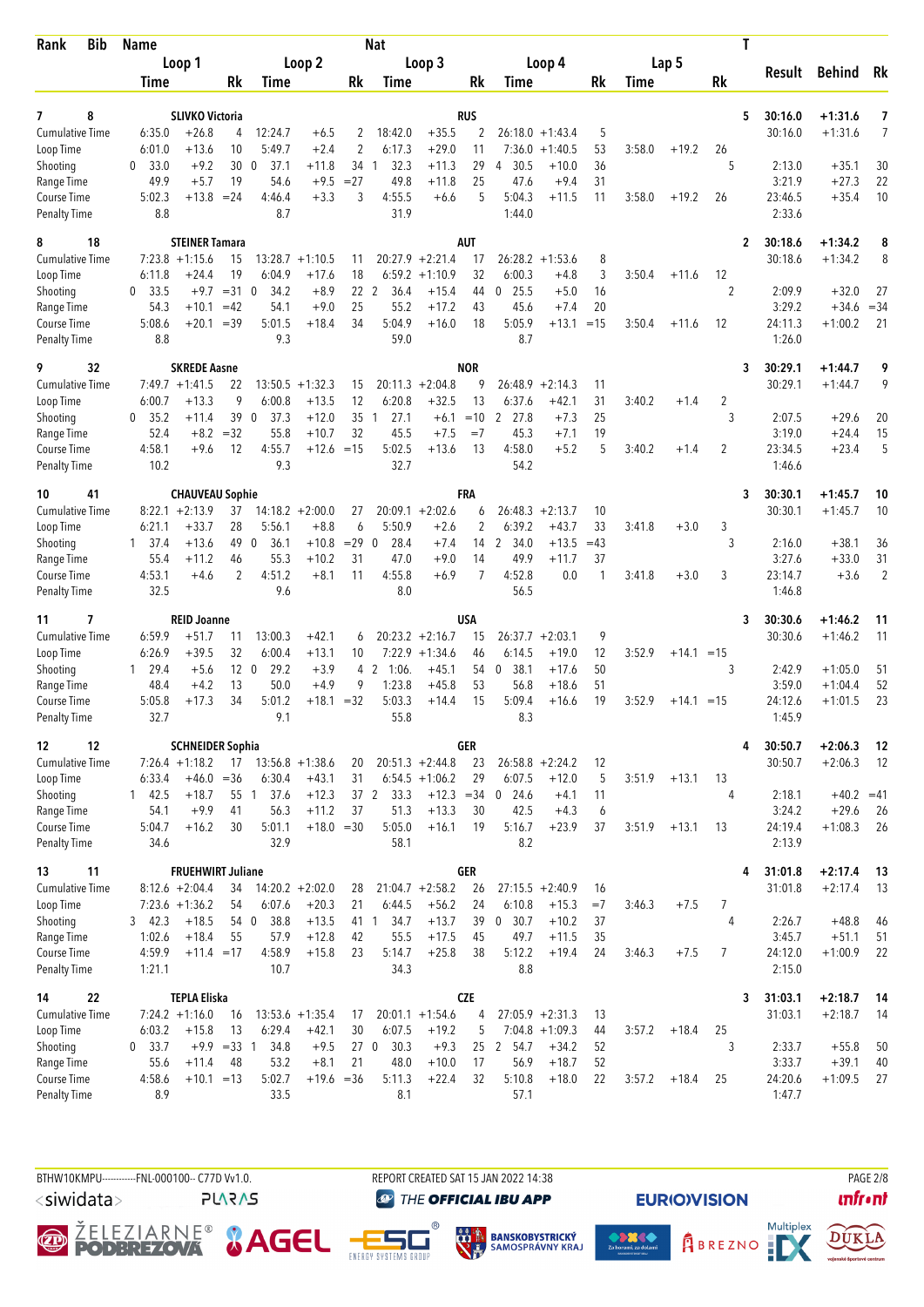| <b>Bib</b><br>Rank                  | <b>Name</b>            |                                                 |              |                                |                      |             | Nat                     |                              |                  |                             |                               |                |        |              |                | Τ                                    |                        |              |
|-------------------------------------|------------------------|-------------------------------------------------|--------------|--------------------------------|----------------------|-------------|-------------------------|------------------------------|------------------|-----------------------------|-------------------------------|----------------|--------|--------------|----------------|--------------------------------------|------------------------|--------------|
|                                     |                        | Loop 1                                          |              |                                | Loop 2               |             |                         | Loop 3                       |                  |                             | Loop 4                        |                |        | Lap 5        |                |                                      |                        |              |
|                                     | Time                   |                                                 | Rk           | Time                           |                      | Rk          | Time                    |                              | Rk               | Time                        |                               | Rk             | Time   |              | Rk             | Result                               | Behind                 | Rk           |
|                                     |                        |                                                 |              |                                |                      |             |                         |                              |                  |                             |                               |                |        |              |                |                                      |                        |              |
| 23<br>15                            |                        | <b>GANDLER Anna</b>                             |              |                                |                      |             |                         |                              | AUT              |                             |                               |                |        |              |                | 31:07.4<br>$\mathbf{2}$              | $+2:23.0$              | 15           |
| <b>Cumulative Time</b><br>Loop Time | 6:38.2                 | $8:01.2 +1:53.0$<br>$+50.8$                     | 27<br>43     | 14:08.1<br>6:06.9              | $+1:49.9$<br>$+19.6$ | 24<br>20    | 6:09.5                  | $20:17.6 +2:11.1$<br>$+21.2$ | 13<br>7          | 6:53.8                      | $27:11.4 + 2:36.8$<br>$+58.3$ | 15<br>39       | 3:56.0 | $+17.2$      | 22             | 31:07.4                              | $+2:23.0$              | 15           |
| Shooting                            | 141.6                  | $+17.8$                                         |              | 52 0<br>36.7                   | $+11.4$              | 33          | $\mathbf{0}$<br>33.9    | $+12.9$                      | 38               | 55.6<br>1                   | $+35.1$                       | 53             |        |              | 2              | 2:47.9                               | $+1:10.0$              | 52           |
| Range Time                          | 1:00.5                 | $+16.3$                                         | 53           | 55.9                           | $+10.8$              | 33          | 52.8                    | $+14.8$                      | 37               | 1:14.7                      | $+36.5$                       | 53             |        |              |                | 4:03.9                               | $+1:09.3$              | 53           |
| Course Time                         | 5:05.4                 |                                                 | $+16.9 = 32$ | 5:02.1                         | $+19.0$              | 35          | 5:08.0                  | $+19.1$                      | 23               | 5:05.9                      | $+13.1$                       | $=15$          | 3:56.0 | $+17.2$      | 22             | 24:17.4                              | $+1:06.3$              | 25           |
| <b>Penalty Time</b>                 | 32.2                   |                                                 |              | 8.9                            |                      |             | 8.7                     |                              |                  | 33.1                        |                               |                |        |              |                | 1:23.1                               |                        |              |
| 27<br>16                            |                        | <b>ABRAMOVA Olga</b>                            |              |                                |                      |             |                         |                              | <b>UKR</b>       |                             |                               |                |        |              |                | 31:07.5<br>4                         | $+2:23.1$              | 16           |
| <b>Cumulative Time</b>              |                        | $7:28.4 +1:20.2$                                | 18           |                                | $13:27.7 + 1:09.5$   | 10          |                         | $20:43.1 + 2:36.6$           | 21               |                             | $27:18.7 + 2:44.1$            | 20             |        |              |                | 31:07.5                              | $+2:23.1$              | 16           |
| Loop Time                           | 6:00.4                 | $+13.0$                                         | 8            | 5:59.3                         | $+12.0$              | 9           | 7:15.4                  | $+1:27.1$                    | 42               | 6:35.6                      | $+40.1$                       | $=29$          | 3:48.8 | $+10.0$      | 10             |                                      |                        |              |
| Shooting                            | 0<br>31.1              | $+7.3$                                          | 19           | $\overline{0}$<br>29.5         | $+4.2$               | 6           | 3<br>35.4               | $+14.4$                      | 40               | 29.6<br>1                   | $+9.1$                        | 29             |        |              | 4              | 2:05.8                               | $+27.9$                | $=18$        |
| Range Time                          | 50.6                   | $+6.4$                                          | 24           | 49.3                           | $+4.2$               | 6           | 52.4                    | $+14.4 = 35$                 |                  | 46.8                        | $+8.6$                        | 26             |        |              |                | 3:19.1                               | $+24.5$                | 16           |
| Course Time                         | 5:01.0                 | $+12.5$                                         | 20           | 5:00.8                         | $+17.7 = 28$         |             | 5:03.1                  | $+14.2$                      | 14               | 5:16.1                      | $+23.3$                       | 36             | 3:48.8 | $+10.0$      | 10             | 24:09.8                              | $+58.7$                | 19           |
| <b>Penalty Time</b>                 | 8.7                    |                                                 |              | 9.1                            |                      |             | 1:19.8                  |                              |                  | 32.6                        |                               |                |        |              |                | 2:10.5                               |                        |              |
| 33<br>17                            |                        | <b>PASSLER Rebecca</b>                          |              |                                |                      |             |                         |                              | <b>ITA</b>       |                             |                               |                |        |              |                | 31:10.2<br>$\overline{2}$            | $+2:25.8$              | 17           |
| <b>Cumulative Time</b>              |                        | $8:19.7 + 2:11.5$                               | 36           | 14:55.8                        | $+2:37.6$            | 37          | 21:05.5                 | $+2:59.0$                    | 27               |                             | $27:10.7 + 2:36.1$            | 14             |        |              |                | 31:10.2                              | $+2:25.8$              | 17           |
| Loop Time                           | 6:29.7                 | $+42.3$                                         | 33           | 6:36.1                         | $+48.8$              | 37          | 6:09.7                  | $+21.4$                      | 8                | 6:05.2                      | $+9.7$                        | $\overline{4}$ | 3:59.5 | $+20.7$      | 29             |                                      |                        |              |
| Shooting                            | $1\quad 23.8$          | 0.0                                             |              | 31.7<br>$1\quad1$              | $+6.4$               | $= 11$ 0    | 28.8                    | $+7.8$                       | $=15$            | 22.5<br>0                   | $+2.0$                        | $\overline{2}$ |        |              | 2              | 1:46.9                               | $+9.0$                 | 2            |
| Range Time                          | 44.9                   | $+0.7$                                          | 3            | 51.6                           | $+6.5$               | $=13$       | 46.8                    | $+8.8$                       | 13               | 41.5                        | $+3.3$                        | 3              |        |              |                | 3:04.8                               | $+10.2$                | 2            |
| Course Time                         | 5:09.4                 | $+20.9$                                         | 42           | 5:09.4                         | $+26.3$              | 44          | 5:13.6                  | $+24.7$                      | 36               | 5:14.9                      | $+22.1$                       | 31             | 3:59.5 | $+20.7$      | 29             | 24:46.8                              | $+1:35.7$              | 39           |
| <b>Penalty Time</b>                 | 35.3                   |                                                 |              | 35.0                           |                      |             | 9.2                     |                              |                  | 8.7                         |                               |                |        |              |                | 1:28.5                               |                        |              |
| 25<br>18                            |                        | <b>ZBYLUT Kinga</b>                             |              |                                |                      |             |                         |                              | <b>POL</b>       |                             |                               |                |        |              |                | 31:10.9<br>3                         | $+2:26.5$              | 18           |
| <b>Cumulative Time</b>              |                        | $7:48.5 +1:40.3$                                | 21           |                                | $14:22.0 + 2:03.8$   | 29          |                         | $21:00.6 + 2:54.1$           | 25               |                             | $27:17.4 + 2:42.8$            | 18             |        |              |                | 31:10.9                              | $+2:26.5$              | 18           |
| Loop Time                           | 6:22.5                 | $+35.1$                                         | 31           | 6:33.5                         | $+46.2$              | 33          | 6:38.6                  | $+50.3$                      | 22               | 6:16.8                      | $+21.3$                       | 15             | 3:53.5 | $+14.7$      | 18             |                                      |                        |              |
| Shooting                            | $1 \quad 30.2$<br>49.2 | $+6.4$<br>$+5.0$                                | 17<br>16     | 31.6<br>$\overline{1}$<br>52.4 | $+6.3$<br>$+7.3$     | 10<br>$=16$ | 29.9<br>-1<br>48.9      | $+8.9$<br>$+10.9$            | 24<br>23         | 28.3<br>$\mathbf 0$<br>47.4 | $+7.8$<br>$+9.2$              | 27<br>$= 28$   |        |              | 3              | 2:00.1<br>3:17.9                     | $+22.2$<br>$+23.3$     | 8<br>$=13$   |
| Range Time<br>Course Time           | 5:01.4                 | $+12.9$                                         | 21           | 5:08.6                         | $+25.5$              | 43          | 5:16.7                  | $+27.8$                      | 42               | 5:20.9                      | $+28.1$                       | 43             | 3:53.5 | $+14.7$      | 18             | 24:41.1                              | $+1:30.0$              | 36           |
| <b>Penalty Time</b>                 | 31.9                   |                                                 |              | 32.5                           |                      |             | 33.0                    |                              |                  | 8.5                         |                               |                |        |              |                | 1:46.0                               |                        |              |
|                                     |                        |                                                 |              |                                |                      |             |                         |                              |                  |                             |                               |                |        |              |                |                                      |                        |              |
| 19<br>19<br><b>Cumulative Time</b>  |                        | <b>OBERTHALER Kristina</b><br>$8:09.5 + 2:01.3$ | 29           |                                | $14:12.3 + 1:54.1$   | 26          |                         | $20:41.4 +2:34.9$            | AUT<br>20        | 27:19.2                     | $+2:44.6$                     | 21             |        |              |                | 31:12.1<br>4<br>31:12.1              | $+2:27.7$<br>$+2:27.7$ | 19<br>19     |
| Loop Time                           |                        | $6:56.5 +1:09.1$                                | 49           | 6:02.8                         | $+15.5$              | 16          | 6:29.1                  | $+40.8$                      | 19               | 6:37.8                      | $+42.3$                       | 32             | 3:52.9 | $+14.1 = 15$ |                |                                      |                        |              |
| Shooting                            | 2<br>36.0              | $+12.2$                                         | $=43$ 0      | 31.7                           | $+6.4$               | $=11$       | 29.2<br>-1              | $+8.2$                       | 20               | 32.0<br>1                   | $+11.5$                       | 39             |        |              | 4              | 2:09.1                               |                        | $+31.2 = 21$ |
| Range Time                          | 53.9                   | $+9.7$                                          | $=39$        | 49.6                           | $+4.5$               | 7           | 48.2                    | $+10.2$                      | $=18$            | 50.1                        | $+11.9$                       | $= 38$         |        |              |                | 3:21.8                               | $+27.2$                | 21           |
| Course Time                         | 5:05.9                 | $+17.4$                                         | 35           | 5:02.7                         | $+19.6 = 36$         |             | 5:07.3                  | $+18.4$                      | 22               | 5:15.0                      | $+22.2$                       | 32             | 3:52.9 | $+14.1 = 15$ |                | 24:23.8                              | $+1:12.7$              | 29           |
| <b>Penalty Time</b>                 | 56.6                   |                                                 |              | 10.4                           |                      |             | 33.6                    |                              |                  | 32.6                        |                               |                |        |              |                | 2:13.4                               |                        |              |
| 13<br>20                            |                        | <b>KUKLINA Larisa</b>                           |              |                                |                      |             |                         |                              | <b>RUS</b>       |                             |                               |                |        |              |                | 31:22.1<br>6                         | $+2:37.7$              | 20           |
| <b>Cumulative Time</b>              | 6:52.5                 | $+44.3$                                         | 8            |                                | $13:56.3 +1:38.1$    | 19          |                         | $20:22.1 + 2:15.6$           | 14               |                             | $27:16.7 + 2:42.1$            | 17             |        |              |                | 31:22.1                              | $+2:37.7$              | 20           |
| Loop Time                           | 5:53.5                 | $+6.1$                                          | 3            |                                | $7:03.8 +1:16.5$     | 46          | 6:25.8                  | $+37.5$                      | 15               | 6:54.6                      | $+59.1$                       | 40             | 4:05.4 | $+26.6$      | 37             |                                      |                        |              |
| Shooting                            | $0$ 31.5               | $+7.7$                                          |              | 22 <sub>3</sub><br>36.4        | $+11.1$              |             | 32 <sub>1</sub><br>31.5 | $+10.5$                      |                  | 27 2 38.2                   | $+17.7$                       | 51             |        |              | 6              | 2:17.8                               | $+39.9$                | 40           |
| Range Time                          | 48.2                   | $+4.0$                                          | 12           | 55.2                           | $+10.1$              | 30          | 49.2                    | $+11.2$                      | 24               | 56.6                        | $+18.4$                       | 50             |        |              |                | 3:29.2                               |                        | $+34.6 = 34$ |
| Course Time                         | 4:56.8                 | $+8.3$                                          | $=9$         | 4:49.2                         | $+6.1$               | 5           | 5:05.9                  | $+17.0$                      | 20               | 5:02.6                      | $+9.8$                        | 8              | 4:05.4 | $+26.6$      | 37             | 23:59.9                              | $+48.8$                | 15           |
| <b>Penalty Time</b>                 | 8.4                    |                                                 |              | 1:19.4                         |                      |             | 30.6                    |                              |                  | 55.4                        |                               |                |        |              |                | 2:53.9                               |                        |              |
| 15<br>21                            |                        | <b>SKOGAN Marit Ishol</b>                       |              |                                |                      |             |                         |                              | <b>NOR</b>       |                             |                               |                |        |              |                | 31:23.3<br>6                         | $+2:38.9$              | 21           |
| <b>Cumulative Time</b>              | 6:57.5                 | $+49.3$                                         | 10           | 12:50.9                        | $+32.7$              | 4           |                         | $20:02.1 + 1:55.6$           | 5                |                             | $27:23.9 +2:49.3$             | 22             |        |              |                | 31:23.3                              | $+2:38.9$              | 21           |
| Loop Time                           | 5:54.5                 | $+7.1$                                          | 4            | 5:53.4                         | $+6.1$               | 4           |                         | $7:11.2 +1:22.9$             | 38               |                             | $7:21.8 +1:26.3$              | 50             | 3:59.4 | $+20.6$      | 28             |                                      |                        |              |
| Shooting                            | 34.6<br>0              | $+10.8$                                         |              | 38 0<br>35.9                   | $+10.6$              | 28 3        | 41.9                    | $+20.9$                      | 50               | 3, 32.6                     | $+12.1$                       | $=41$          |        |              | 6              | 2:25.1                               | $+47.2$                | 45           |
| Range Time                          | 52.4                   |                                                 | $+8.2 = 32$  | 54.2                           | $+9.1$               | 26          | 58.2                    | $+20.2$                      | 49               | 50.8                        | $+12.6$                       | 41             |        |              |                | 3:35.6                               | $+41.0$                | 42           |
| Course Time<br><b>Penalty Time</b>  | 4:53.4<br>8.6          | $+4.9$                                          | 3            | 4:50.1<br>9.1                  | $+7.0$               | $=6$        | 4:54.5<br>1:18.5        | $+5.6$                       | 3                | 5:10.7<br>1:20.2            | $+17.9$                       | 21             | 3:59.4 | $+20.6$      | 28             | 23:48.1<br>2:56.5                    | $+37.0$                | 11           |
|                                     |                        |                                                 |              |                                |                      |             |                         |                              |                  |                             |                               |                |        |              |                |                                      |                        |              |
| 22<br>29<br><b>Cumulative Time</b>  |                        | <b>TRABUCCHI Beatrice</b><br>$7:52.9$ +1:44.7   | 23           |                                | $13:54.0 + 1:35.8$   | 18          |                         | $20:28.5 + 2:22.0$           | <b>ITA</b><br>18 |                             | $27:18.4 +2:43.8$             | 19             |        |              |                | $\overline{2}$<br>31:24.5<br>31:24.5 | $+2:40.1$<br>$+2:40.1$ | 22<br>22     |
| Loop Time                           | 6:09.9                 | $+22.5$                                         | 17           | 6:01.1                         | $+13.8$              | 13          | 6:34.5                  | $+46.2$                      | 20               | 6:49.9                      | $+54.4$                       | 37             | 4:06.1 | $+27.3$      | 40             |                                      |                        |              |
| Shooting                            | 0, 37.0                | $+13.2$                                         | $=47$ 0      | 36.3                           | $+11.0$              |             | 33.7<br>31 1            | $+12.7$                      |                  | 36 1 36.3                   | $+15.8$                       | 47             |        |              | $\overline{2}$ | 2:23.5                               | $+45.6$                | 44           |
| Range Time                          | 54.9                   | $+10.7$                                         | 44           | 56.1                           | $+11.0 = 34$         |             | 52.3                    | $+14.3$                      | 34               | 56.0                        | $+17.8$                       | 49             |        |              |                | 3:39.3                               | $+44.7$                | 47           |
| Course Time                         | 5:04.9                 | $+16.4$                                         | 31           | 4:56.1                         | $+13.0 = 18$         |             | 5:08.9                  | $+20.0$                      | 25               | 5:21.2                      | $+28.4$                       | 44             | 4:06.1 | $+27.3$      | 40             | 24:37.2                              | $+1:26.1$              | 33           |
| <b>Penalty Time</b>                 | 10.0                   |                                                 |              | 8.8                            |                      |             | 33.2                    |                              |                  | 32.7                        |                               |                |        |              |                | 1:25.0                               |                        |              |
|                                     |                        |                                                 |              |                                |                      |             |                         |                              |                  |                             |                               |                |        |              |                |                                      |                        |              |

BTHW10KMPU-----------FNL-000100-- C77D W1.0. REPORT CREATED SAT 15 JAN 2022 14:38 REPORT CREATED SAT 15 JAN 2022 14:38

<siwidata>

**PLARAS** 

**THE OFFICIAL IBU APP** 







**EURIO)VISION** 







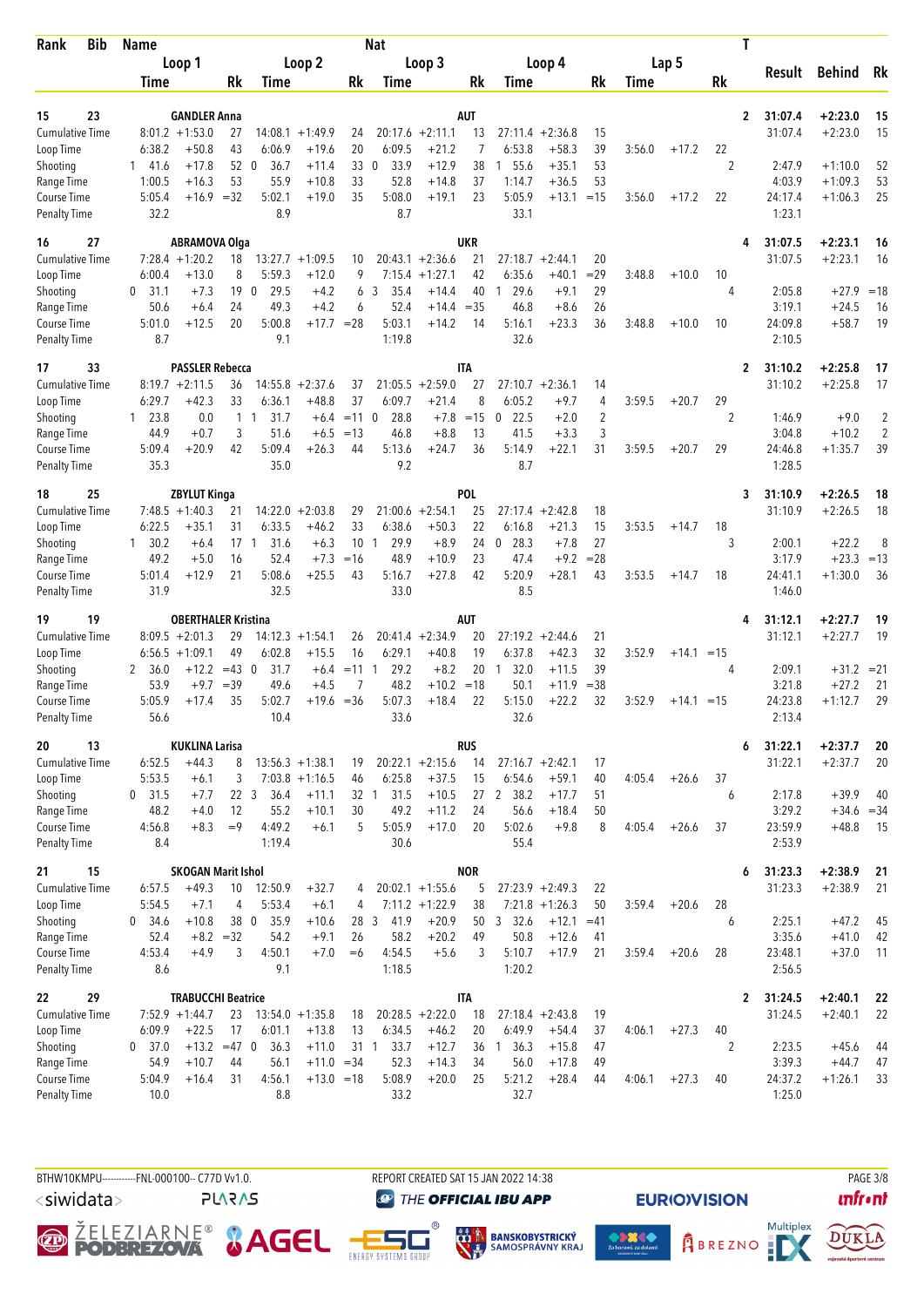| <b>Bib</b><br>Rank                 | <b>Name</b>         |                                     |                 |                                         |                    |                | <b>Nat</b>                    |                         |            |                      |                      |             |        |         |                | T                         |                        |          |
|------------------------------------|---------------------|-------------------------------------|-----------------|-----------------------------------------|--------------------|----------------|-------------------------------|-------------------------|------------|----------------------|----------------------|-------------|--------|---------|----------------|---------------------------|------------------------|----------|
|                                    |                     | Loop 1                              |                 |                                         | Loop 2             |                |                               | Loop 3                  |            |                      | Loop 4               |             |        | Lap 5   |                | Result                    | <b>Behind</b>          | Rk       |
|                                    | Time                |                                     | Rk              | <b>Time</b>                             |                    | Rk             | Time                          |                         | Rk         | Time                 |                      | Rk          | Time   |         | Rk             |                           |                        |          |
| 21<br>23                           |                     | <b>MICHELON Oceane</b>              |                 |                                         |                    |                |                               |                         | FRA        |                      |                      |             |        |         |                | 5<br>31:27.9              | $+2:43.5$              |          |
| <b>Cumulative Time</b>             |                     | $7:41.3 +1:33.1$                    | 19              |                                         | $14:09.5 +1:51.3$  | 25             |                               | $21:00.2 + 2:53.7$      | 24         | 27:35.8              | $+3:01.2$            | 25          |        |         |                | 31:27.9                   | $+2:43.5$              | 23<br>23 |
| Loop Time                          | 6:22.3              | $+34.9$                             | 30              | 6:28.2                                  | $+40.9$            | 29             |                               | $6:50.7 +1:02.4$        | 27         | 6:35.6               | $+40.1$              | $=29$       | 3:52.1 | $+13.3$ | 14             |                           |                        |          |
| Shooting                           | 32.0<br>1           | $+8.2$                              | $= 25$          | 34.0<br>$\mathbf{1}$                    | $+8.7$             | $=18$          | $\overline{2}$<br>26.2        | $+5.2$                  | 6          | 30.1<br>1            | $+9.6$               | $=34$       |        |         | 5              | 2:02.4                    | $+24.5$                | $=12$    |
| Range Time                         | 51.6                | $+7.4$                              | $=29$           | 52.6                                    | $+7.5$             | 18             | 45.1                          | $+7.1$                  | 5          | 48.6                 | $+10.4$              | 33          |        |         |                | 3:17.9                    | $+23.3$                | $=13$    |
| Course Time<br><b>Penalty Time</b> | 4:58.6<br>32.0      | $+10.1$                             | $=13$           | 5:02.9<br>32.7                          | $+19.8$            | 38             | 5:08.6<br>57.0                | $+19.7$                 | 24         | 5:13.7<br>33.2       | $+20.9$              | 27          | 3:52.1 | $+13.3$ | 14             | 24:15.9<br>2:35.0         | $+1:04.8$              | 24       |
| 24<br>46                           |                     | <b>ZINGERLE Linda</b>               |                 |                                         |                    |                |                               |                         | <b>ITA</b> |                      |                      |             |        |         |                | 31:31.5<br>$\overline{2}$ | $+2:47.1$              | 24       |
| <b>Cumulative Time</b>             |                     | $8:33.5 +2:25.3$                    | 42              |                                         | $14:26.6 + 2:08.4$ | 30             |                               | $21:21.7 + 3:15.2$      | 29         | 27:33.0              | $+2:58.4$            | 24          |        |         |                | 31:31.5                   | $+2:47.1$              | 24       |
| Loop Time                          | 6:12.5              | $+25.1$                             | 20              | 5:53.1                                  | $+5.8$             | 3              |                               | $6:55.1 + 1:06.8$       | 30         | 6:11.3               | $+15.8$              | 9           | 3:58.5 | $+19.7$ | 27             |                           |                        |          |
| Shooting                           | 28.1<br>0           | $+4.3$                              | 10 <sub>0</sub> | 27.6                                    | $+2.3$             | $\mathbf{2}$   | 28.8<br>2                     | $+7.8$                  | $=15$      | 25.9<br>$\mathbf 0$  | $+5.4$               | 18          |        |         | $\overline{2}$ | 1:50.6                    | $+12.7$                | 3        |
| Range Time                         | 47.3                | $+3.1$                              | $=10$           | 47.8                                    | $+2.7$             | 4              | 48.3                          | $+10.3$                 | $= 21$     | 45.7                 | $+7.5$               | 21          |        |         |                | 3:09.1                    | $+14.5$                | 6        |
| Course Time                        | 5:16.8              | $+28.3$                             | 54              | 4:56.1                                  | $+13.0 = 18$       |                | 5:09.2                        | $+20.3$                 | 26         | 5:17.1               | $+24.3$              | 39          | 3:58.5 | $+19.7$ | 27             | 24:37.7                   | $+1:26.6$              | 34       |
| <b>Penalty Time</b>                | 8.3                 |                                     |                 | 9.1                                     |                    |                | 57.6                          |                         |            | 8.4                  |                      |             |        |         |                | 1:23.6                    |                        |          |
| 25<br>4<br><b>Cumulative Time</b>  | 6:24.2              | <b>GUIGONNAT Gilonne</b><br>$+16.0$ | $\overline{2}$  |                                         | $13:41.0 + 1:22.8$ | 14             | 20:41.0                       | $+2:34.5$               | FRA<br>19  | 27:44.4              | $+3:09.8$            | 26          |        |         |                | 31:31.7<br>7<br>31:31.7   | $+2:47.3$<br>$+2:47.3$ | 25<br>25 |
| Loop Time                          | 5:58.2              | $+10.8$                             | 5               |                                         | $7:16.8 + 1:29.5$  | 52             | 7:00.0                        | $+1:11.7$               | 33         | 7:03.4               | $+1:07.9$            | 43          | 3:47.3 | $+8.5$  | 9              |                           |                        |          |
| Shooting                           | 33.5<br>0           | $+9.7$                              | $= 31$          | 3<br>44.8                               | $+19.5$            | 51             | 2<br>35.5                     | $+14.5$                 | 41         | 35.1<br>$\mathbf{2}$ | $+14.6$              | 45          |        |         | $\overline{7}$ | 2:29.1                    | $+51.2$                | 49       |
| Range Time                         | 49.3                | $+5.1$                              | 17              | 1:01.2                                  | $+16.1$            | 48             | 53.5                          | $+15.5$                 | 39         | 52.4                 | $+14.2$              | 45          |        |         |                | 3:36.4                    | $+41.8$                | 43       |
| Course Time                        | 4:59.8              | $+11.3$                             | 16              | 4:52.9                                  | $+9.8$             | 13             | 5:09.5                        | $+20.6$                 | 27         | 5:13.4               | $+20.6$              | 26          | 3:47.3 | $+8.5$  | 9              | 24:02.9                   | $+51.8$                | 17       |
| <b>Penalty Time</b>                | 9.1                 |                                     |                 | 1:22.7                                  |                    |                | 57.0                          |                         |            | 57.5                 |                      |             |        |         |                | 3:26.5                    |                        |          |
| 26<br>40                           |                     | <b>FAUNER Eleonora</b>              |                 |                                         |                    |                |                               |                         | <b>ITA</b> |                      |                      |             |        |         |                | 31:47.6<br>3              | $+3:03.2$              | 26       |
| <b>Cumulative Time</b>             |                     | $7:58.9 +1:50.7$                    | 24              |                                         | $14:02.1 +1:43.9$  | 22             |                               | $20:10.5 + 2:04.0$      | 7          | 27:28.8              | $+2:54.2$            | 23          |        |         |                | 31:47.6                   | $+3:03.2$              | 26       |
| Loop Time                          | 5:59.9<br>28.4<br>0 | $+12.5$                             | 6               | 6:03.2<br>11 <sub>0</sub><br>37.8       | $+15.9$<br>$+12.5$ | 17<br>38       | 6:08.4<br>32.1<br>$\mathbf 0$ | $+20.1$                 | 6<br>28    | 7:18.3<br>32.6       | $+1:22.8$<br>$+12.1$ | 49<br>$=41$ | 4:18.8 | $+40.0$ | 48<br>3        | 2:11.1                    | $+33.2$                | 29       |
| Shooting<br>Range Time             | 50.0                | $+4.6$<br>$+5.8$                    | $=20$           | 57.6                                    | $+12.5$            | 40             | 50.7                          | $+11.1$<br>$+12.7$      | 29         | 3<br>52.0            | $+13.8$              | 44          |        |         |                | 3:30.3                    | $+35.7$                | 36       |
| Course Time                        | 5:00.5              | $+12.0$                             | 19              | 4:57.0                                  | $+13.9$            | 20             | 5:09.6                        | $+20.7$                 | 28         | 5:05.1               | $+12.3$              | 13          | 4:18.8 | $+40.0$ | 48             | 24:31.0                   | $+1:19.9$              | 32       |
| <b>Penalty Time</b>                | 9.4                 |                                     |                 | 8.5                                     |                    |                | 8.1                           |                         |            | 1:21.2               |                      |             |        |         |                | 1:47.3                    |                        |          |
| 20<br>27                           |                     | <b>HETTICH Janina</b>               |                 |                                         |                    |                |                               |                         | GER        |                      |                      |             |        |         |                | 31:52.5<br>6              | $+3:08.1$              | 27       |
| Cumulative Time                    |                     | $7:14.4 + 1:06.2$                   | 14              | 13:13.4                                 | $+55.2$            | 9              |                               | $20:24.8 + 2:18.3$      | 16         | 27:49.5              | $+3:14.9$            | 27          |        |         |                | 31:52.5                   | $+3:08.1$              | 27       |
| Loop Time                          | 6:01.4              | $+14.0$                             | 12              | 5:59.0                                  | $+11.7$            | 8              | 7:11.4                        | $+1:23.1$               | $=40$      | 7:24.7               | $+1:29.2$            | 52          | 4:03.0 | $+24.2$ | 35             |                           |                        |          |
| Shooting                           | 29.7<br>0<br>48.5   | $+5.9$<br>$+4.3$                    | $=13$ 0<br>14   | 34.1<br>52.7                            | $+8.8$<br>$+7.6$   | $= 20.3$<br>19 | 38.9<br>56.3                  | $+17.9$<br>$+18.3$      | 49<br>47   | 37.6<br>3<br>55.3    | $+17.1$<br>$+17.1$   | 49<br>47    |        |         | 6              | 2:20.4<br>3:32.8          | $+42.5$<br>$+38.2$     | 43<br>39 |
| Range Time<br>Course Time          | 5:04.1              | $+15.6$                             | 29              | 4:57.2                                  | $+14.1$            | 21             | 4:55.6                        | $+6.7$                  | 6          | 5:08.4               | $+15.6$              | 17          | 4:03.0 | $+24.2$ | 35             | 24:08.3                   | $+57.2$                | 18       |
| <b>Penalty Time</b>                | 8.7                 |                                     |                 | 9.1                                     |                    |                | 1:19.4                        |                         |            | 1:21.0               |                      |             |        |         |                | 2:58.3                    |                        |          |
| 44<br>28                           |                     | <b>KAUTZER Amanda</b>               |                 |                                         |                    |                |                               |                         | <b>USA</b> |                      |                      |             |        |         |                | 32:00.9<br>1              | $+3:16.5$              | 28       |
| <b>Cumulative Time</b>             |                     | $8:27.1 + 2:18.9$                   | 39              |                                         | $15:08.0 + 2:49.8$ | 43             |                               | $21:35.7 + 3:29.2$      | 33         |                      | $27:53.1 + 3:18.5$   | 28          |        |         |                | 32:00.9                   | $+3:16.5$              | 28       |
| Loop Time                          | 6:17.1              | $+29.7$                             | 25              | 6:40.9                                  | $+53.6$            | 39             | 6:27.7                        | $+39.4$                 | 16         | 6:17.4               | $+21.9$              | 16          | 4:07.8 | $+29.0$ | 41             |                           |                        |          |
| Shooting                           | $0$ 37.5            | $+13.7$                             |                 | 50 1 42.9                               | $+17.6$            |                | 49 0<br>52.8                  | $+31.8$                 | 51         | 0, 36.4              | $+15.9$              | 48          |        |         | 1              | 2:49.8                    | $+1:11.9$              | 53       |
| Range Time<br>Course Time          | 55.9<br>5:12.7      | $+11.7$<br>$+24.2$                  | 49<br>48        | 1:02.0<br>5:05.9                        | $+16.9$<br>$+22.8$ | 50<br>40       | 50.3<br>5:28.1                | $+12.3 = 27$<br>$+39.2$ | 52         | 55.7<br>5:11.5       | $+17.5$<br>$+18.7$   | 48<br>23    | 4:07.8 | $+29.0$ | 41             | 3:43.9<br>25:06.0         | $+49.3$<br>$+1:54.9$   | 50<br>43 |
| <b>Penalty Time</b>                | 8.4                 |                                     |                 | 32.9                                    |                    |                | 9.2                           |                         |            | 10.2                 |                      |             |        |         |                | 1:00.8                    |                        |          |
| 42<br>29                           |                     |                                     |                 | <b>KVELVANE Une Christiane Tronerud</b> |                    |                |                               |                         | <b>NOR</b> |                      |                      |             |        |         |                | 32:01.0<br>3              | $+3:16.6$              | 29       |
| <b>Cumulative Time</b>             |                     | $8:16.4 +2:08.2$                    | 35              |                                         | $14:42.2 + 2:24.0$ | 33             |                               | $21:48.4 + 3:41.9$      | 37         |                      | $27:59.2 + 3:24.6$   | 29          |        |         |                | 32:01.0                   | $+3:16.6$              | 29       |
| Loop Time                          | 6:10.4              | $+23.0$                             | 18              | 6:25.8                                  | $+38.5$            | 28             |                               | $7:06.2 +1:17.9$        | 36         | 6:10.8               | $+15.3$              | $=7$        | 4:01.8 | $+23.0$ | 32             |                           |                        |          |
| Shooting                           | 0 28.0              | $+4.2$                              | $=7.1$          | 34.6                                    | $+9.3$             |                | 25 <sub>2</sub><br>26.9       | $+5.9$                  | 8          | $0$ 25.2             | $+4.7 = 13$          |             |        |         | 3              | 1:54.9                    | $+17.0$                | 6        |
| Range Time                         | 46.1                | $+1.9$                              | $=$ 5           | 53.4                                    | $+8.3$             | 22             | 45.5                          | $+7.5$                  | $=7$       | 43.2                 | $+5.0 = 10$          |             |        |         |                | 3:08.2                    | $+13.6$                | 5        |
| Course Time<br><b>Penalty Time</b> | 5:15.5<br>8.8       | $+27.0$                             | 53              | 4:59.2<br>33.1                          | $+16.1$            | 24             | 5:21.2<br>59.5                | $+32.3$                 | 46         | 5:18.3<br>9.2        | $+25.5$              | 41          | 4:01.8 | $+23.0$ | 32             | 24:56.0<br>1:50.8         | $+1:44.9$              | 41       |
| 54<br>30                           |                     | <b>BRAUN Mareike</b>                |                 |                                         |                    |                |                               |                         | <b>GER</b> |                      |                      |             |        |         |                | 32:03.8<br>3              | $+3:19.4$              | 30       |
| <b>Cumulative Time</b>             |                     | $9:12.5 +3:04.3$                    | 51              |                                         | $15:43.6 + 3:25.4$ | 46             |                               | $21:42.7 + 3:36.2$      | 35         |                      | $28:10.8 + 3:36.2$   | 33          |        |         |                | 32:03.8                   | $+3:19.4$              | 30       |
| Loop Time                          | 6:30.5              | $+43.1$                             | 35              | 6:31.1                                  | $+43.8$            | 32             | 5:59.1                        | $+10.8$                 | 4          | 6:28.1               | $+32.6$              | $=22$       | 3:53.0 | $+14.2$ | 17             |                           |                        |          |
| Shooting                           | $1 \quad 37.0$      | $+13.2 = 47$ 1                      |                 | 38.3                                    | $+13.0$            |                | 40 0<br>27.3                  | $+6.3$                  |            | 12 1 35.2            | $+14.7$              | 46          |        |         | 3              | 2:18.1                    | $+40.2 = 41$           |          |
| Range Time                         | 56.2                | $+12.0 = 50$                        |                 | 57.5                                    | $+12.4$            | 39             | 48.3                          | $+10.3 = 21$            |            | 53.3                 | $+15.1$              | 46          |        |         |                | 3:35.3                    | $+40.7$                | -41      |
| Course Time                        | 5:01.5<br>32.7      | $+13.0$                             | 22              | 5:00.8<br>32.8                          | $+17.7 = 28$       |                | 5:02.2<br>8.6                 | $+13.3$                 | 12         | 5:00.3<br>34.5       | $+7.5$               | 6           | 3:53.0 | $+14.2$ | 17             | 23:57.8<br>1:48.7         | $+46.7$                | 13       |
| <b>Penalty Time</b>                |                     |                                     |                 |                                         |                    |                |                               |                         |            |                      |                      |             |        |         |                |                           |                        |          |

BTHW10KMPU-----------FNL-000100-- C77D Vv1.0.

<siwidata>

**PLARAS** 

REPORT CREATED SAT 15 JAN 2022 14:38 **THE OFFICIAL IBU APP** 

 $^{\circ}$ 







**EURIO)VISION** 



PAGE 4/8

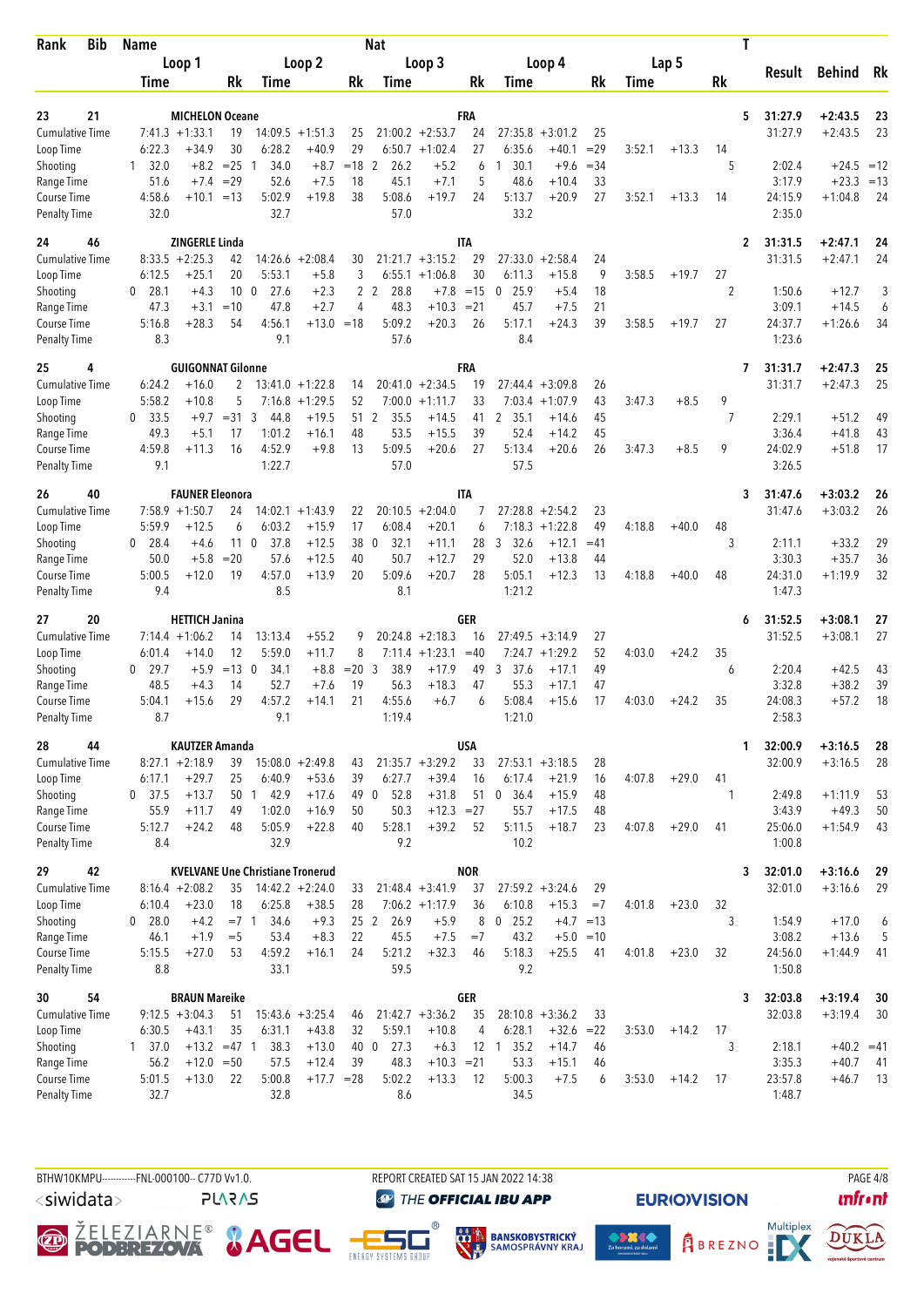| Rank                                | <b>Bib</b> | <b>Name</b>        |                                            |                 |                        |                               |                 | <b>Nat</b>              |                                 |                  |                               |                               |          |        |              |       | Т |                    |                        |          |
|-------------------------------------|------------|--------------------|--------------------------------------------|-----------------|------------------------|-------------------------------|-----------------|-------------------------|---------------------------------|------------------|-------------------------------|-------------------------------|----------|--------|--------------|-------|---|--------------------|------------------------|----------|
|                                     |            |                    | Loop 1                                     |                 |                        | Loop 2                        |                 |                         | Loop 3                          |                  |                               | Loop 4                        |          |        | Lap 5        |       |   |                    | Behind                 |          |
|                                     |            | Time               |                                            | Rk              | Time                   |                               | Rk              | Time                    |                                 | Rk               | Time                          |                               | Rk       | Time   |              | Rk    |   | Result             |                        | Rk       |
|                                     |            |                    |                                            |                 |                        |                               |                 |                         |                                 |                  |                               |                               |          |        |              |       |   |                    |                        |          |
| 31                                  | 35         |                    | <b>IVANOVA Aliona</b>                      |                 |                        |                               |                 |                         |                                 | <b>MDA</b>       |                               |                               |          |        |              |       | 5 | 32:07.4            | $+3:23.0$              | 31       |
| <b>Cumulative Time</b><br>Loop Time |            | 6:18.6             | $8:10.6 + 2:02.4$<br>+31.2                 | 31<br>27        | 6:25.0                 | $14:35.6 + 2:17.4$<br>$+37.7$ | 31<br>27        | 7:11.4                  | $21:47.0 + 3:40.5$<br>$+1:23.1$ | 36<br>$=40$      | 6:30.2                        | $28:17.2 + 3:42.6$<br>$+34.7$ | 35<br>26 | 3:50.2 | $+11.4$      | 11    |   | 32:07.4            | $+3:23.0$              | 31       |
| Shooting                            |            | 32.2<br>1          | $+8.4$                                     | 27              | 39.7<br>$\mathbf{1}$   | $+14.4$                       | 45              | 2<br>37.6               | $+16.6$                         | $=45$            | 26.5                          | $+6.0$                        | 20       |        |              | 5     |   | 2:16.2             | $+38.3$                | 37       |
| Range Time                          |            | 51.0               | $+6.8$                                     | 25              | 59.9                   | $+14.8$                       | 45              | 55.8                    | $+17.8$                         | 46               | 44.7                          | $+6.5$                        | 17       |        |              |       |   | 3:31.4             | $+36.8$                | 37       |
| Course Time                         |            | 4:54.5             | $+6.0$                                     | 5               | 4:50.4                 | $+7.3$                        | $= 8$           | 5:11.6                  | $+22.7$                         | 33               | 5:08.9                        | $+16.1$                       | 18       | 3:50.2 | $+11.4$      | 11    |   | 23:55.6            | $+44.5$                | 12       |
| <b>Penalty Time</b>                 |            | 33.0               |                                            |                 | 34.6                   |                               |                 | 1:04.0                  |                                 |                  | 36.6                          |                               |          |        |              |       |   | 2:48.3             |                        |          |
| 32                                  | 48         |                    | <b>VOLKEN Flurina</b>                      |                 |                        |                               |                 |                         |                                 | <b>SUI</b>       |                               |                               |          |        |              |       | 3 | 32:09.9            | $+3:25.5$              | 32       |
| <b>Cumulative Time</b>              |            |                    | $9:00.0 + 2:51.8$                          | 47              |                        | $15:01.2 +2:43.0$             | 41              | 21:38.1                 | $+3:31.6$                       | 34               |                               | $28:10.3 + 3:35.7$            | 32       |        |              |       |   | 32:09.9            | $+3:25.5$              | 32       |
| Loop Time                           |            | 6:37.0             | +49.6                                      | 41              | 6:01.2                 | $+13.9$                       | $=14$           | 6:36.9                  | $+48.6$                         | 21               | 6:32.2                        | $+36.7$                       | 28       | 3:59.6 | $+20.8$      | 30    |   |                    |                        |          |
| Shooting                            |            | 1 31.9             | $+8.1$                                     | $= 23 \ 0$      | 32.9                   | $+7.6$                        | 17              | 36.3<br>1               | $+15.3$                         | $=42$            | 28.5<br>1                     | $+8.0$                        | 28       |        |              | 3     |   | 2:09.7             | $+31.8$                | 25       |
| Range Time                          |            | 50.2               | $+6.0$                                     | 22              | 51.4                   | $+6.3$                        | 12              | 53.8                    | $+15.8$                         | 40               | 46.3                          | $+8.1$                        | 24       |        |              |       |   | 3:21.7<br>24:37.9  | $+27.1$                | 20       |
| Course Time<br><b>Penalty Time</b>  |            | 5:14.3<br>32.4     | $+25.8$                                    | 51              | 5:01.1<br>8.6          | $+18.0 = 30$                  |                 | 5:10.4<br>32.6          | $+21.5$                         | 29               | 5:12.5<br>33.3                | $+19.7$                       | 25       | 3:59.6 | $+20.8$      | 30    |   | 1:47.0             | $+1:26.8$              | 35       |
| 33<br>3                             |            |                    | <b>GERBULOVA Natalia</b>                   |                 |                        |                               |                 |                         |                                 | <b>RUS</b>       |                               |                               |          |        |              |       | 9 | 32:12.0            | $+3:27.6$              | 33       |
| <b>Cumulative Time</b>              |            | 6:08.2             | 0.0                                        | 1               | 12:43.4                | $+25.2$                       | 3               |                         | $20:48.1 + 2:41.6$              | 22               | 28:10.1                       | $+3:35.5$                     | 31       |        |              |       |   | 32:12.0            | $+3:27.6$              | 33       |
| Loop Time                           |            | 5:50.2             | $+2.8$                                     | $\overline{2}$  | 6:35.2                 | $+47.9$                       | 35              |                         | $8:04.7 +2:16.4$                | 53               | 7:22.0                        | $+1:26.5$                     | 51       | 4:01.9 | $+23.1$      | 33    |   |                    |                        |          |
| Shooting                            |            | $0$ 27.6           | $+3.8$                                     | 6               | 29.4<br>$\overline{2}$ | $+4.1$                        | 5               | 1:02.<br>$\overline{4}$ | $+41.4$                         | 53               | 3 27.7                        | $+7.2$                        | 24       |        |              | 9     |   | 2:27.2             | $+49.3$                | 47       |
| Range Time                          |            | 46.1               | $+1.9$                                     | $=$ 5           | 47.3                   | $+2.2$                        | 3               | 1:19.9                  | $+41.9$                         | 52               | 44.0                          | $+5.8$                        | 14       |        |              |       |   | 3:37.3             | $+42.7$                | $=44$    |
| Course Time                         |            | 4:54.8             | $+6.3$                                     | 6               | 4:50.4                 | $+7.3$                        | $=8$            | 5:03.7                  | $+14.8$                         | 17               | 5:19.2                        | $+26.4$                       | 42       | 4:01.9 | $+23.1$      | 33    |   | 24:10.0            | $+58.9$                | 20       |
| <b>Penalty Time</b>                 |            | 9.3                |                                            |                 | 57.4                   |                               |                 | 1:41.1                  |                                 |                  | 1:18.8                        |                               |          |        |              |       |   | 4:06.7             |                        |          |
| 34                                  | 43         |                    | <b>GRUE Eline</b>                          |                 |                        |                               |                 |                         |                                 | <b>NOR</b>       |                               |                               |          |        |              |       | 3 | 32:12.7            | $+3:28.3$              | 34       |
| <b>Cumulative Time</b>              |            |                    | $8:22.5 +2:14.3$                           | 38              |                        | $14:56.2 + 2:38.0$            | 38              |                         | $21:57.9 + 3:51.4$              | 39               |                               | $28:07.1 + 3:32.5$            | 30       |        |              |       |   | 32:12.7            | $+3:28.3$              | 34       |
| Loop Time<br>Shooting               |            | 6:13.5<br>$0$ 35.4 | $+26.1$<br>+11.6                           | 22<br>42        | 6:33.7<br>42.4<br>-1   | $+46.4$<br>$+17.1$            | 34<br>47        | 2<br>32.4               | $7:01.7 +1:13.4$<br>$+11.4$     | $= 34$<br>30     | 6:09.2<br>$\mathbf 0$<br>24.9 | $+13.7$<br>$+4.4$             | 6<br>12  | 4:05.6 | $+26.8 = 38$ | 3     |   | 2:15.3             | $+37.4$                | 35       |
| Range Time                          |            | 53.6               | $+9.4$                                     | 38              | 1:00.7                 | $+15.6$                       | $=46$           | 50.1                    | $+12.1$                         | 26               | 42.8                          | $+4.6$                        | 8        |        |              |       |   | 3:27.2             | $+32.6$                | 29       |
| Course Time                         |            | 5:11.5             | $+23.0$                                    | $=43$           | 5:00.3                 | $+17.2$                       | 27              | 5:14.2                  | $+25.3$                         | 37               | 5:17.4                        | $+24.6$                       | 40       | 4:05.6 | $+26.8$      | $=38$ |   | 24:49.0            | $+1:37.9$              | 40       |
| <b>Penalty Time</b>                 |            | 8.4                |                                            |                 | 32.7                   |                               |                 | 57.3                    |                                 |                  | 9.0                           |                               |          |        |              |       |   | 1:47.6             |                        |          |
| 35                                  | 36         |                    | <b>LEJSEK Klara</b>                        |                 |                        |                               |                 |                         |                                 | <b>CZE</b>       |                               |                               |          |        |              |       | 4 | 32:26.2            | $+3:41.8$              | 35       |
| <b>Cumulative Time</b>              |            |                    | $8:46.0 + 2:37.8$                          | 44              | 15:02.3                | $+2:44.1$                     | 42              |                         | $21:20.1 + 3:13.6$              | 28               | 28:22.8                       | $+3:48.2$                     | 36       |        |              |       |   | 32:26.2            | $+3:41.8$              | 35       |
| Loop Time                           |            |                    | $6:53.0 +1:05.6$                           | 48              | 6:16.3                 | $+29.0$                       | 23              | 6:17.8                  | $+29.5$                         | 12               | 7:02.7                        | $+1:07.2$                     | 42       | 4:03.4 | $+24.6$      | 36    |   |                    |                        |          |
| Shooting                            |            | 2 35.3             | $+11.5$                                    | $=40$           | 39.3<br>$\mathbf 0$    | $+14.0$                       | $=43$           | 24.9<br>$\mathbf 0$     | $+3.9$                          | 3                | $\mathbf{2}$<br>34.0          | $+13.5$                       | $=43$    |        |              | 4     |   | 2:13.6             | $+35.7$                | 32       |
| Range Time                          |            | 53.9               | $+9.7$                                     | $=39$           | 57.8                   | $+12.7$                       | 41              | 57.1                    | $+19.1$                         | 48               | 51.8                          | $+13.6$                       | 43       |        |              |       |   | 3:40.6             | $+46.0$                | 48       |
| Course Time<br><b>Penalty Time</b>  |            | 5:03.0<br>56.0     | $+14.5$                                    | 27              | 5:10.1<br>8.3          | $+27.0$                       | 45              | 5:12.2<br>8.4           | $+23.3$                         | 35               | 5:14.2<br>56.6                | $+21.4$                       | 28       | 4:03.4 | $+24.6$      | 36    |   | 24:42.9<br>2:09.6  | $+1:31.8$              | 38       |
|                                     |            |                    |                                            |                 |                        |                               |                 |                         |                                 |                  |                               |                               |          |        |              |       |   |                    |                        |          |
| 36<br><b>Cumulative Time</b>        | 16         |                    | <b>ZHURAVOK Yuliia</b><br>$7:41.9 +1:33.7$ | 20              |                        | $13:59.1 + 1:40.9$            | 21              |                         | $22:01.8 + 3:55.3$              | <b>UKR</b><br>41 |                               | $28:23.0 + 3:48.4$            | 37       |        |              |       | 4 | 32:28.6<br>32:28.6 | $+3:44.2$<br>$+3:44.2$ | 36<br>36 |
| Loop Time                           |            | 6:36.9             | $+49.5$                                    | 40              | 6:17.2                 | $+29.9$                       | 24              |                         | $8:02.7 +2:14.4$                | 52               | 6:21.2                        | $+25.7$                       | 19       | 4:05.6 | $+26.8 = 38$ |       |   |                    |                        |          |
| Shooting                            |            | 1 29.9             | $+6.1$                                     | 16 <sub>0</sub> | 34.7                   | $+9.4$                        | 26 <sub>3</sub> | 33.3                    | $+12.3 = 34$                    |                  | $0$ 27.5                      | $+7.0$                        | 23       |        |              | 4     |   | 2:05.5             | $+27.6$                | - 17     |
| Range Time                          |            | 50.0               | $+5.8$                                     | $=20$           | 54.6                   | $+9.5$                        | $=27$           | 51.7                    | $+13.7$                         | 31               | 46.1                          | $+7.9$                        | 23       |        |              |       |   | 3:22.4             | $+27.8 = 24$           |          |
| Course Time                         |            | 5:14.9             | $+26.4$                                    | 52              | 5:13.6                 | $+30.5$                       | 48              | 5:18.3                  | $+29.4 = 44$                    |                  | 5:26.2                        | $+33.4$                       | 49       | 4:05.6 | $+26.8 = 38$ |       |   | 25:18.6            | $+2:07.5$              | - 46     |
| <b>Penalty Time</b>                 |            | 32.0               |                                            |                 | 8.9                    |                               |                 | 1:52.6                  |                                 |                  | 8.9                           |                               |          |        |              |       |   | 2:42.5             |                        |          |
| 37                                  | 10         |                    | <b>EGOROVA Anastasiia</b>                  |                 |                        |                               |                 |                         |                                 | <b>RUS</b>       |                               |                               |          |        |              |       | 8 | 32:30.1            | $+3:45.7$              | 37       |
| <b>Cumulative Time</b>              |            |                    | $8:05.2 +1:57.0$                           | 28              |                        | $14:05.8 +1:47.6$             | 23              |                         | $22:02.5 + 3:56.0$              | 42               |                               | $28:30.0 + 3:55.4$            | 39       |        |              |       |   | 32:30.1            | $+3:45.7$              | 37       |
| Loop Time                           |            |                    | $7:22.2 +1:34.8$                           | 53              | 6:00.6                 | $+13.3$                       | 11              |                         | $7:56.7 +2:08.4$                | 48               | 6:27.5                        | $+32.0$                       | 21       | 4:00.1 | $+21.3$      | 31    |   |                    |                        |          |
| Shooting                            |            | 3 39.7<br>56.2     | $+15.9$<br>$+12.0 = 50$                    | 51 0            | 32.4<br>50.4           | $+7.1$<br>$+5.3$              | 15 4<br>10      | 38.0<br>55.4            | $+17.0$                         |                  | 47 1 24.0<br>43.5             | $+3.5$<br>$+5.3$              | 6        |        |              | 8     |   | 2:14.2<br>3:25.5   | $+36.3$<br>$+30.9$     | 33<br>27 |
| Range Time<br>Course Time           |            | 5:02.3             | $+13.8 = 24$                               |                 | 4:59.8                 | $+16.7$                       | 26              | 5:11.0                  | $+17.4$<br>$+22.1$              | 44<br>31         | 5:10.3                        | $+17.5$                       | 12<br>20 | 4:00.1 | $+21.3$      | 31    |   | 24:23.5            | $+1:12.4$              | 28       |
| <b>Penalty Time</b>                 |            | 1:23.7             |                                            |                 | 10.3                   |                               |                 | 1:50.3                  |                                 |                  | 33.7                          |                               |          |        |              |       |   | 3:58.1             |                        |          |
| 38                                  | 37         |                    | <b>GOREEVA Anastasiia</b>                  |                 |                        |                               |                 |                         |                                 | <b>RUS</b>       |                               |                               |          |        |              |       | 7 | 32:35.8            | $+3:51.4$              | -38      |
| <b>Cumulative Time</b>              |            |                    | $8:09.9 + 2:01.7$                          | 30              |                        | $14:59.0 + 2:40.8$            | 39              |                         | $21:27.7 + 3:21.2$              | 31               |                               | $28:41.1 +4:06.5$             | 42       |        |              |       |   | 32:35.8            | $+3:51.4$              | 38       |
| Loop Time                           |            | 6:16.9             | $+29.5$                                    | 24              |                        | $6:49.1 +1:01.8$              | 44              | 6:28.7                  | $+40.4$                         | 18               |                               | $7:13.4 +1:17.9$              | 48       | 3:54.7 | $+15.9$      | 20    |   |                    |                        |          |
| Shooting                            |            | 1, 33.9            | $+10.1$                                    |                 | 36 2 44.2              | $+18.9$                       |                 | 29.1<br>50 1            | $+8.1$                          |                  | 19 3 29.9                     | $+9.4 = 32$                   |          |        |              | 7     |   | 2:17.2             | $+39.3$                | 39       |
| Range Time                          |            | 51.3               | $+7.1$                                     | 27              | 1:03.9                 | $+18.8$                       | 53              | 48.2                    | $+10.2 = 18$                    |                  | 48.1                          | $+9.9$                        | 32       |        |              |       |   | 3:31.5             | $+36.9$                | 38       |
| Course Time                         |            | 4:53.8             | $+5.3$                                     | 4               | 4:48.5                 | $+5.4$                        | 4               | 5:06.5                  | $+17.6$                         | 21               | 5:02.4                        | $+9.6$                        | 7        | 3:54.7 | $+15.9$      | 20    |   | 23:45.9            | $+34.8$                | 9        |
| <b>Penalty Time</b>                 |            | 31.7               |                                            |                 | 56.6                   |                               |                 | 33.9                    |                                 |                  | 1:22.8                        |                               |          |        |              |       |   | 3:25.2             |                        |          |

BTHW10KMPU-----------FNL-000100-- C77D Vv1.0.

<siwidata>

**PLARAS** 

REPORT CREATED SAT 15 JAN 2022 14:38 **THE OFFICIAL IBU APP** 









**EURIO)VISION** 





**PAGE 5/8**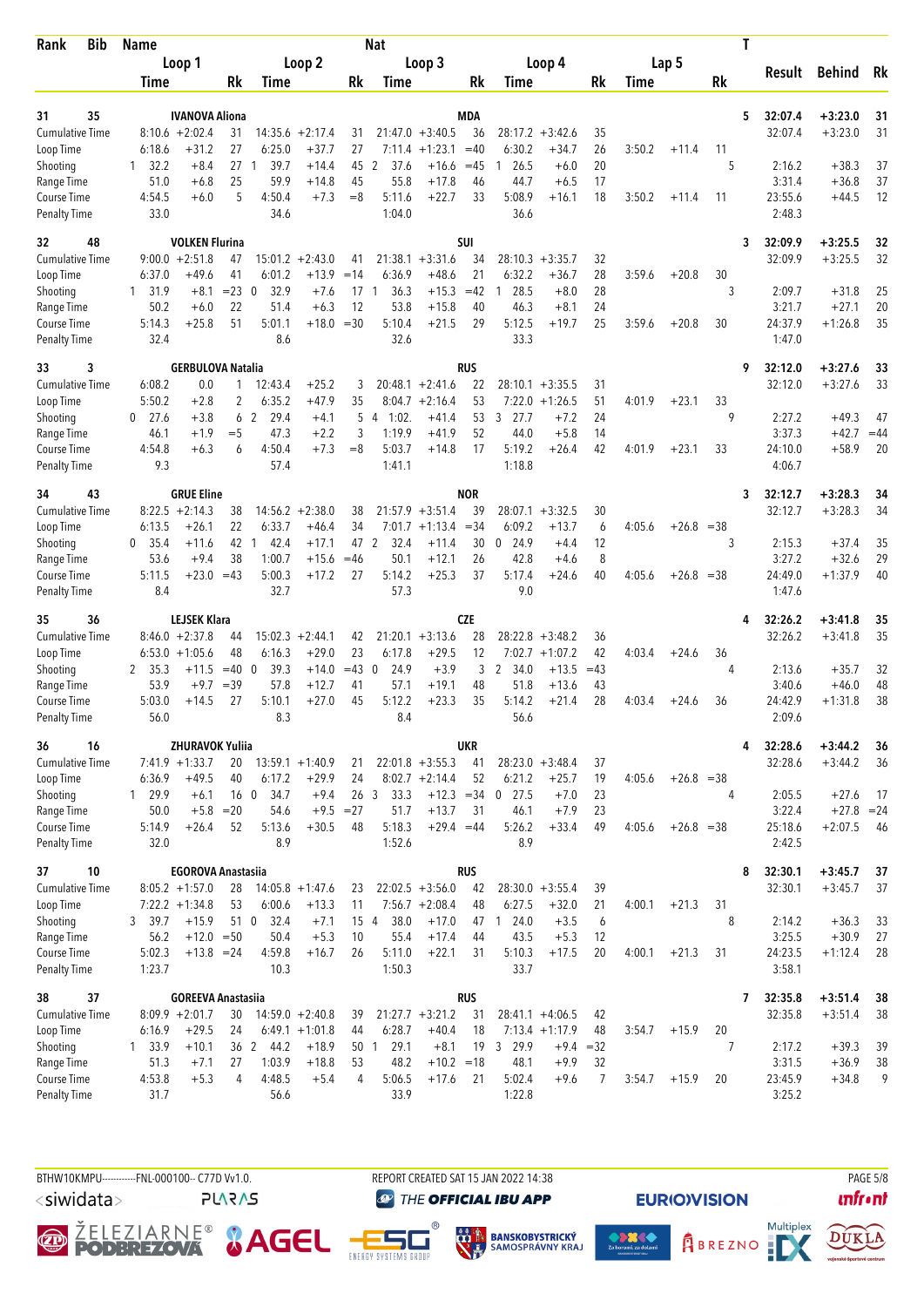| <b>Bib</b><br>Rank                  | <b>Name</b>            |                                              |                                |                                |                                 |            | Nat                  |                                 |                        |                      |                                       |               |        |         |    | Τ              |                    |                         |          |
|-------------------------------------|------------------------|----------------------------------------------|--------------------------------|--------------------------------|---------------------------------|------------|----------------------|---------------------------------|------------------------|----------------------|---------------------------------------|---------------|--------|---------|----|----------------|--------------------|-------------------------|----------|
|                                     |                        | Loop 1                                       |                                |                                | Loop 2                          |            |                      | Loop 3                          |                        |                      | Loop 4                                |               |        | Lap 5   |    |                | Result             | <b>Behind</b>           | Rk       |
|                                     | Time                   |                                              | Rk                             | Time                           |                                 | Rk         | Time                 |                                 | Rk                     | Time                 |                                       | Rk            | Time   |         | Rk |                |                    |                         |          |
|                                     |                        |                                              |                                |                                |                                 |            |                      |                                 |                        |                      |                                       |               |        |         |    |                |                    |                         |          |
| 47<br>39<br><b>Cumulative Time</b>  |                        | <b>JURCOVA Natalie</b><br>$8:32.2 +2:24.0$   | 41                             | 14:40.6                        | $+2:22.4$                       | 32         |                      | $21:27.4 +3:20.9$               | <b>CZE</b><br>30       |                      | $28:16.3 + 3:41.7$                    | 34            |        |         |    | $\overline{2}$ | 32:37.1<br>32:37.1 | $+3:52.7$<br>$+3:52.7$  | 39<br>39 |
| Loop Time                           | 6:09.2                 | $+21.8$                                      | 16                             | 6:08.4                         | $+21.1$                         | 22         | 6:46.8               | $+58.5$                         | 25                     | 6:48.9               | $+53.4$                               | 36            | 4:20.8 | $+42.0$ | 50 |                |                    |                         |          |
| Shooting                            | 28.0<br>0              | $+4.2$                                       | $=7$                           | 31.2<br>- 0                    | $+5.9$                          | 8          | 29.8<br>$\mathbf{1}$ | $+8.8$                          | 23                     | 23.6<br>$\mathbf{1}$ | $+3.1$                                | 5             |        |         | 2  |                | 1:52.7             | $+14.8$                 | $=4$     |
| Range Time                          | 46.9                   | $+2.7$                                       | 8                              | 51.6                           | $+6.5$                          | $=13$      | 48.2                 | $+10.2$                         | $=18$                  | 43.8                 | $+5.6$                                | 13            |        |         |    |                | 3:10.5             | $+15.9$                 | 7        |
| Course Time                         | 5:13.5                 | $+25.0$                                      | 50                             | 5:07.4                         | $+24.3$                         | 42         | 5:24.0               | $+35.1$                         | 50                     | 5:29.7               | $+36.9$                               | 50            | 4:20.8 | $+42.0$ | 50 |                | 25:35.4            | $+2:24.3$               | 50       |
| <b>Penalty Time</b>                 | 8.7                    |                                              |                                | 9.4                            |                                 |            | 34.6                 |                                 |                        | 35.3                 |                                       |               |        |         |    |                | 1:28.2             |                         |          |
| 26<br>40                            |                        | <b>BEKH Ekaterina</b>                        |                                |                                |                                 |            |                      |                                 | UKR                    |                      |                                       |               |        |         |    | 9              | 32:38.6            | $+3:54.2$               | 40       |
| Cumulative Time                     |                        | $8:11.2 + 2:03.0$                            | 32                             |                                | $15:48.4 + 3:30.2$              | 48         | 21:58.5              | $+3:52.0$                       | 40                     |                      | $28:43.2 +4:08.6$                     | 43            |        |         |    |                | 32:38.6            | $+3:54.2$               | 40       |
| Loop Time                           | 6:45.2                 | $+57.8$                                      | 45                             |                                | $7:37.2 +1:49.9$                | 54         | 6:10.1               | $+21.8$                         | 9                      | 6:44.7               | $+49.2$                               | 35            | 3:55.4 | $+16.6$ | 21 |                |                    |                         |          |
| Shooting                            | 34.3<br>2              | $+10.5$                                      | 37                             | 47.4<br>$\overline{4}$         | $+22.1$                         | 53<br>49   | 27.1<br>-1           | $+6.1$                          | $=10$                  | 2<br>24.3<br>42.3    | $+3.8$                                | 10<br>5       |        |         | 9  |                | 2:13.3             | $+35.4$                 | 31       |
| Range Time<br>Course Time           | 51.6<br>4:57.6         | $+7.4$<br>$+9.1$                             | $=29$<br>11                    | 1:01.9<br>4:51.3               | $+16.8$<br>$+8.2$               | 12         | 41.5<br>4:56.6       | $+3.5$<br>$+7.7$                | $\overline{2}$<br>$=8$ | 5:04.8               | $+4.1$<br>$+12.0$                     | 12            | 3:55.4 | $+16.6$ | 21 |                | 3:17.3<br>23:45.7  | $+22.7$<br>$+34.6$      | 12<br>8  |
| <b>Penalty Time</b>                 | 55.9                   |                                              |                                | 1:43.9                         |                                 |            | 32.0                 |                                 |                        | 57.6                 |                                       |               |        |         |    |                | 4:09.6             |                         |          |
| 28<br>41                            |                        |                                              |                                | <b>SLETTEMARK Ukaleq Astri</b> |                                 |            |                      |                                 | GRL                    |                      |                                       |               |        |         |    | 5              | 32:48.6            | $+4:04.2$               | 41       |
| <b>Cumulative Time</b>              |                        | $8:46.1 + 2:37.9$                            | 45                             |                                | $15:28.2 + 3:10.0$              | 45         | 21:56.8              | $+3:50.3$                       | 38                     | 28:26.7              | $+3:52.1$                             | 38            |        |         |    |                | 32:48.6            | $+4:04.2$               | 41       |
| Loop Time                           |                        | $7:11.1 + 1:23.7$                            | 52                             | 6:42.1                         | $+54.8$                         | 42         | 6:28.6               | $+40.3$                         | 17                     | 6:29.9               | $+34.4$                               | 25            | 4:21.9 | $+43.1$ | 52 |                |                    |                         |          |
| Shooting                            | 2, 42.0                | $+18.2$                                      | 53                             | 37.4<br>-1                     | $+12.1$                         | 36         | 21.0<br>-1           | 0.0                             | $\mathbf{1}$           | 20.5<br>1            | 0.0                                   | $\mathbf{1}$  |        |         | 5  |                | 2:01.1             | $+23.2$                 | 11       |
| Range Time                          | 1:01.3                 | $+17.1$                                      | 54                             | 56.1                           | $+11.0$                         | $= 34$     | 38.0                 | 0.0                             | 1                      | 38.2                 | 0.0                                   | $\mathbf{1}$  |        |         |    |                | 3:13.6             | $+19.0$                 | 8        |
| Course Time                         | 5:12.4<br>57.3         | $+23.9$                                      | 47                             | 5:14.0<br>31.9                 | $+30.9$                         | 49         | 5:18.3<br>32.3       | $+29.4 = 44$                    |                        | 5:16.8<br>34.8       | $+24.0$                               | 38            | 4:21.9 | $+43.1$ | 52 |                | 25:23.4<br>2:36.4  | $+2:12.3$               | 47       |
| <b>Penalty Time</b>                 |                        |                                              |                                |                                |                                 |            |                      |                                 |                        |                      |                                       |               |        |         |    |                |                    |                         |          |
| 5<br>42                             |                        | LIGHTFOOT Amanda                             |                                |                                |                                 |            |                      |                                 | GBR                    |                      |                                       |               |        |         |    | 8              | 32:50.8            | $+4:06.4$               | 42       |
| <b>Cumulative Time</b><br>Loop Time | 6:39.7<br>6:08.7       | $+31.5$<br>$+21.3$                           | 5<br>15                        | 6:55.3                         | $13:35.0 + 1:16.8$<br>$+1:08.0$ | 13<br>45   | 7:57.3               | $21:32.3 + 3:25.8$<br>$+2:09.0$ | 32<br>$=49$            |                      | $28:39.0 +4:04.4$<br>$7:06.7 +1:11.2$ | 41<br>46      | 4:11.8 | $+33.0$ | 43 |                | 32:50.8            | $+4:06.4$               | 42       |
| Shooting                            | 31.9<br>0              | $+8.1$                                       | $= 23$ 2                       | 39.1                           | $+13.8$                         | 42 4       | 36.3                 | $+15.3$                         | $=42$                  | 2<br>23.1            | $+2.6$                                | 3             |        |         | 8  |                | 2:10.5             | $+32.6$                 | 28       |
| Range Time                          | 51.5                   | $+7.3$                                       | 28                             | 58.4                           | $+13.3$                         | 43         | 54.6                 | $+16.6$                         | 42                     | 42.9                 | $+4.7$                                | 9             |        |         |    |                | 3:27.4             | $+32.8$                 | 30       |
| Course Time                         | 5:08.6                 | $+20.1$                                      | $=39$                          | 5:01.2                         | $+18.1$                         | $=32$      | 5:16.5               | $+27.6$                         | 41                     | 5:24.1               | $+31.3$                               | 47            | 4:11.8 | $+33.0$ | 43 |                | 25:02.2            | $+1:51.1$               | 42       |
| <b>Penalty Time</b>                 | 8.6                    |                                              |                                | 55.7                           |                                 |            | 1:46.1               |                                 |                        | 59.7                 |                                       |               |        |         |    |                | 3:50.3             |                         |          |
| 38<br>43                            |                        | JAKIELA Joanna                               |                                |                                |                                 |            |                      |                                 | POL                    |                      |                                       |               |        |         |    | 5              | 32:54.7            | $+4:10.3$               | 43       |
| <b>Cumulative Time</b>              |                        | $8:00.7 + 1:52.5$                            | 26                             |                                | $14:42.7 + 2:24.5$              | 34         |                      | $22:40.0 +4:33.5$               | 48                     | 28:58.2              | $+4:23.6$                             | 44            |        |         |    |                | 32:54.7            | $+4:10.3$               | 43       |
| Loop Time                           | 6:04.7                 | $+17.3$                                      | 14                             | 6:42.0                         | $+54.7$                         | 41         |                      | $7:57.3 +2:09.0$                | $=49$                  | 6:18.2               | $+22.7$                               | 17            | 3:56.5 | $+17.7$ | 23 |                |                    |                         |          |
| Shooting<br>Range Time              | 32.0<br>0<br>52.8      | $+8.2$<br>$+8.6$                             | $= 25$<br>35                   | 53.7<br>-1<br>1:13.9           | $+28.4$<br>$+28.8$              | 54 4<br>54 | 27.0<br>46.3         | $+6.0$<br>$+8.3$                | 9<br>$=10$             | 24.2<br>0<br>44.4    | $+3.7$<br>$+6.2$                      | $=8$<br>$=15$ |        |         | 5  |                | 2:17.0<br>3:37.4   | $+39.1$<br>$+42.8$      | 38<br>46 |
| Course Time                         | 5:02.1                 | $+13.6$                                      | 23                             | 4:55.8                         | $+12.7$                         | 17         | 5:22.2               | $+33.3$                         | 47                     | 5:24.7               | $+31.9$                               | 48            | 3:56.5 | $+17.7$ | 23 |                | 24:41.3            | $+1:30.2$               | 37       |
| <b>Penalty Time</b>                 | 9.8                    |                                              |                                | 32.2                           |                                 |            | 1:48.7               |                                 |                        | 9.0                  |                                       |               |        |         |    |                | 2:39.9             |                         |          |
| 44<br>30                            |                        | <b>HORVATOVA Henrieta</b>                    |                                |                                |                                 |            |                      |                                 | <b>SVK</b>             |                      |                                       |               |        |         |    | 3              | 32:55.2            | $+4:10.8$               | 44       |
| <b>Cumulative Time</b>              |                        | $8:00.2 + 1:52.0$                            | 25                             |                                | $15:13.1 + 2:54.9$              | 44         |                      | $22:09.1 +4:02.6$               | 43                     |                      | $28:37.2 +4:02.6$                     | 40            |        |         |    |                | 32:55.2            | $+4:10.8$               | 44       |
| Loop Time                           | 6:13.2                 | $+25.8$                                      | 21                             |                                | $7:12.9 +1:25.6$                | 51         |                      | $6:56.0 + 1:07.7$               | 31                     | 6:28.1               | $+32.6$                               | $= 22$        | 4:18.0 | $+39.2$ | 47 |                |                    |                         |          |
| Shooting                            | $0$ 29.7               |                                              | $+5.9$ = 13 2                  | 36.1                           | $+10.8$ = 29 1                  |            | 27.6                 | $+6.6$                          | 13                     | $0$ 27.4             | $+6.9$                                | 22            |        |         | 3  |                | 2:00.9             | $+23.0$                 | 10       |
| Range Time                          | 51.2                   | $+7.0$                                       | 26                             | 56.2                           | $+11.1$                         | 36         | 47.5                 | $+9.5$                          | 16                     | 47.3                 | $+9.1$                                | 27            |        |         |    |                | 3:22.2             | $+27.6$                 | 23       |
| Course Time<br><b>Penalty Time</b>  | 5:11.8<br>10.2         | $+23.3$                                      | 46                             | 5:16.5<br>1:00.2               | $+33.4$                         | 53         | 5:35.5<br>33.0       | $+46.6$                         | 53                     | 5:31.6<br>9.2        | $+38.8$                               | 52            | 4:18.0 | $+39.2$ | 47 |                | 25:53.4<br>1:52.7  | $+2:42.3$               | 52       |
|                                     |                        |                                              |                                |                                |                                 |            |                      |                                 |                        |                      |                                       |               |        |         |    |                |                    |                         |          |
| 24<br>45<br><b>Cumulative Time</b>  |                        | <b>SPARK Lisa Maria</b><br>$8:12.1 + 2:03.9$ |                                |                                | $15:47.9 + 3:29.7$              |            |                      | $22:35.0 +4:28.5$               | GER<br>47              |                      | $29:06.2 +4:31.6$                     | 46            |        |         |    | 9              | 33:00.7<br>33:00.7 | $+4:16.3$<br>$+4:16.3$  | 45<br>45 |
| Loop Time                           | 6:47.1                 | $+59.7$                                      | 33<br>46                       |                                | $7:35.8 +1:48.5$                | 47<br>53   | 6:47.1               | $+58.8$                         | 26                     | 6:31.2               | $+35.7$                               | 27            | 3:54.5 | $+15.7$ | 19 |                |                    |                         |          |
| Shooting                            | 2 33.7                 |                                              | $+9.9 = 334$                   | 45.3                           | $+20.0$                         | 52 2       | 26.1                 | $+5.1$                          | 5                      | 124.2                | $+3.7$                                | $=8$          |        |         | 9  |                | 2:09.5             | $+31.6$                 | 24       |
| Range Time                          | 54.3                   | +10.1                                        | $=42$                          | 59.2                           | $+14.1$                         | 44         | 45.5                 | $+7.5$                          | $=7$                   | 42.2                 | $+4.0$                                | 4             |        |         |    |                | 3:21.2             | $+26.6$                 | 19       |
| Course Time                         | 4:56.8                 | $+8.3$                                       | $=9$                           | 4:50.1                         | $+7.0$                          | $=6$       | 5:03.5               | $+14.6$                         | 16                     | 5:15.8               | $+23.0$                               | 34            | 3:54.5 | $+15.7$ | 19 |                | 24:00.7            | $+49.6$                 | 16       |
| <b>Penalty Time</b>                 | 56.0                   |                                              |                                | 1:46.4                         |                                 |            | 58.0                 |                                 |                        | 33.1                 |                                       |               |        |         |    |                | 4:13.8             |                         |          |
| 53<br>46                            |                        | <b>AUCHENTALLER Hannah</b>                   |                                |                                |                                 |            |                      |                                 | <b>ITA</b>             |                      |                                       |               |        |         |    | 5              | 33:01.2            | $+4:16.8$               | - 46     |
| <b>Cumulative Time</b>              |                        | $9:02.0 + 2:53.8$                            | 48                             |                                | $15:00.4 +2:42.2$               | 40         |                      | $22:52.6 +4:46.1$               | 50                     |                      | $29:04.2 +4:29.6$                     | 45            |        |         |    |                | 33:01.2            | $+4:16.8$               | -46      |
| Loop Time                           | 6:22.0                 | $+34.6$                                      | 29                             | 5:58.4                         | $+11.1$                         | 7          |                      | $7:52.2 +2:03.9$                | 47                     | 6:11.6               | $+16.1$                               | 10            | 3:57.0 | $+18.2$ | 24 |                |                    |                         |          |
| Shooting<br>Range Time              | $1 \quad 30.3$<br>47.3 | $+6.5$                                       | 18 <sub>0</sub><br>$+3.1 = 10$ | 30.2<br>49.9                   | $+4.9$<br>$+4.8$                | 8          | 33.8<br>74<br>52.1   | $+12.8$<br>$+14.1$              | 37<br>33               | $0$ 27.9<br>47.5     | $+7.4$<br>$+9.3$                      | 26<br>30      |        |         | 5  |                | 2:02.4<br>3:16.8   | $+24.5 = 12$<br>$+22.2$ | - 11     |
| Course Time                         | 5:02.5                 | $+14.0$                                      | 26                             | 4:59.5                         | $+16.4$                         | 25         | 5:10.6               | $+21.7$                         | 30                     | 5:14.7               | $+21.9$                               | 30            | 3:57.0 | $+18.2$ | 24 |                | 24:24.3            | $+1:13.2$               | 30       |
| <b>Penalty Time</b>                 | 32.1                   |                                              |                                | 8.9                            |                                 |            | 1:49.5               |                                 |                        | 9.3                  |                                       |               |        |         |    |                | 2:40.0             |                         |          |
|                                     |                        |                                              |                                |                                |                                 |            |                      |                                 |                        |                      |                                       |               |        |         |    |                |                    |                         |          |

BTHW10KMPU-----------FNL-000100-- C77D W1.0. REPORT CREATED SAT 15 JAN 2022 14:38 REPORT CREATED SAT 15 JAN 2022 14:38

<siwidata>

**PLARAS** 

**THE OFFICIAL IBU APP** 

 $^{\circ}$ 







**EURIO)VISION** 

*<u><u>Infront</u>*</u>

DUKLA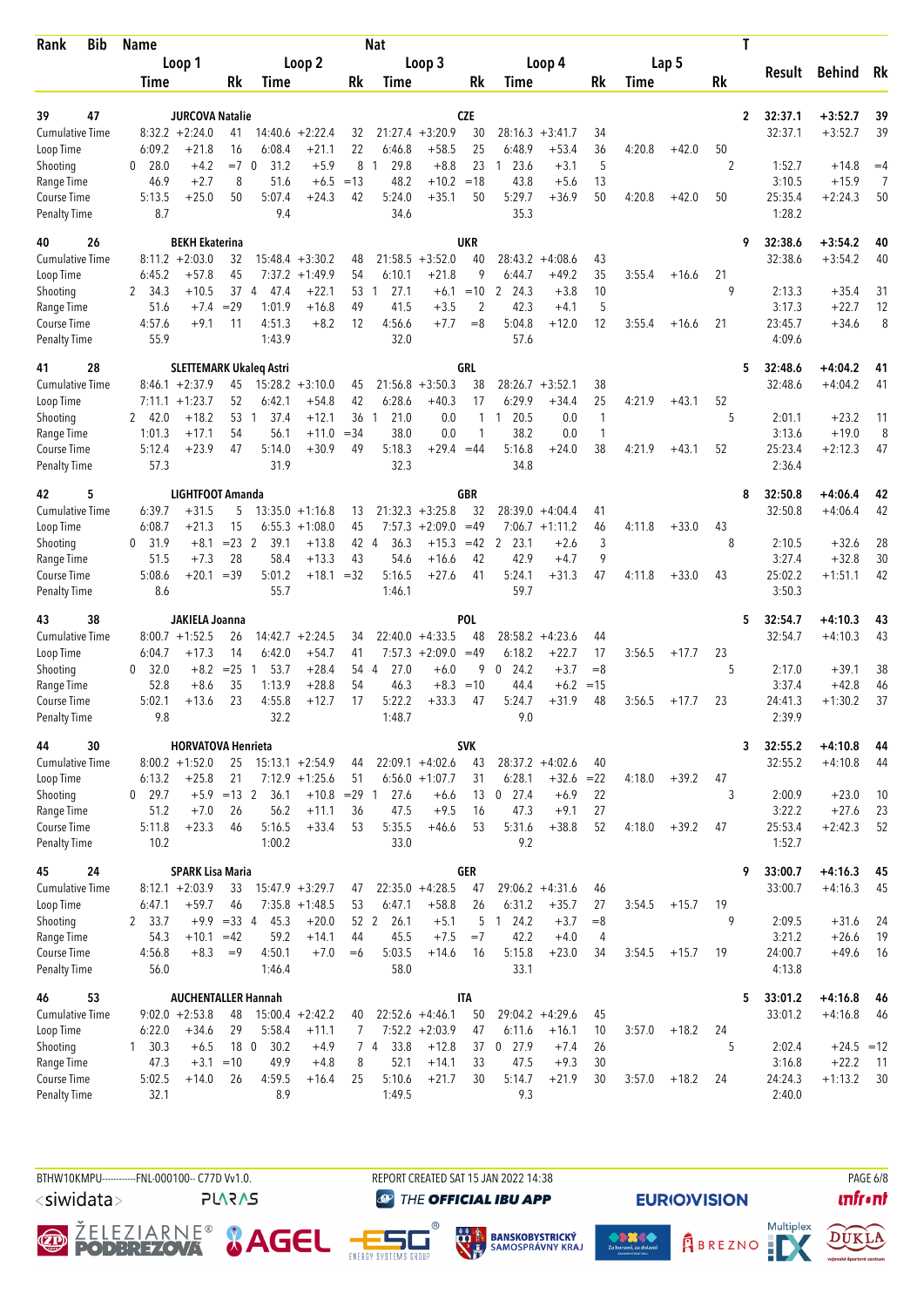| Time<br>6:00.3<br>-36.4<br>0<br>55.5<br>4:56.5<br>8.3 | Loop 1<br><b>DICKINSON Kelsey Joan</b><br>$8:45.3 +2:37.1$<br>$+12.9$<br>$+12.6$<br>$+11.3$ | Rk<br>43<br>$\overline{7}$                                                                                                                                                                                                                                                                                                 | Time                                                                                                                                                     | Loop 2                                                                                                                                                                                                                                                | Rk                                                                                                                                                                                                                                                                                    | Time                                                                           | Loop 3                                                                                                                                                                      | Rk                                                                                                                                                                                                                                                                                         |                                                                                                                                                    | Loop 4                                                                                                                                              | Rk                                                                                                                                                                                                                                             | Time                                                                                                       | Lap 5                                          | Rk                                                             | Result                                         | Behind                                                                                                                                                                    | Rk                                                                                                                                                                  |
|-------------------------------------------------------|---------------------------------------------------------------------------------------------|----------------------------------------------------------------------------------------------------------------------------------------------------------------------------------------------------------------------------------------------------------------------------------------------------------------------------|----------------------------------------------------------------------------------------------------------------------------------------------------------|-------------------------------------------------------------------------------------------------------------------------------------------------------------------------------------------------------------------------------------------------------|---------------------------------------------------------------------------------------------------------------------------------------------------------------------------------------------------------------------------------------------------------------------------------------|--------------------------------------------------------------------------------|-----------------------------------------------------------------------------------------------------------------------------------------------------------------------------|--------------------------------------------------------------------------------------------------------------------------------------------------------------------------------------------------------------------------------------------------------------------------------------------|----------------------------------------------------------------------------------------------------------------------------------------------------|-----------------------------------------------------------------------------------------------------------------------------------------------------|------------------------------------------------------------------------------------------------------------------------------------------------------------------------------------------------------------------------------------------------|------------------------------------------------------------------------------------------------------------|------------------------------------------------|----------------------------------------------------------------|------------------------------------------------|---------------------------------------------------------------------------------------------------------------------------------------------------------------------------|---------------------------------------------------------------------------------------------------------------------------------------------------------------------|
|                                                       |                                                                                             |                                                                                                                                                                                                                                                                                                                            |                                                                                                                                                          |                                                                                                                                                                                                                                                       |                                                                                                                                                                                                                                                                                       |                                                                                |                                                                                                                                                                             |                                                                                                                                                                                                                                                                                            |                                                                                                                                                    |                                                                                                                                                     |                                                                                                                                                                                                                                                |                                                                                                            |                                                |                                                                |                                                |                                                                                                                                                                           |                                                                                                                                                                     |
|                                                       |                                                                                             |                                                                                                                                                                                                                                                                                                                            |                                                                                                                                                          |                                                                                                                                                                                                                                                       |                                                                                                                                                                                                                                                                                       |                                                                                |                                                                                                                                                                             |                                                                                                                                                                                                                                                                                            | Time                                                                                                                                               |                                                                                                                                                     |                                                                                                                                                                                                                                                |                                                                                                            |                                                |                                                                |                                                |                                                                                                                                                                           |                                                                                                                                                                     |
|                                                       |                                                                                             |                                                                                                                                                                                                                                                                                                                            |                                                                                                                                                          |                                                                                                                                                                                                                                                       |                                                                                                                                                                                                                                                                                       |                                                                                |                                                                                                                                                                             | USA                                                                                                                                                                                                                                                                                        |                                                                                                                                                    |                                                                                                                                                     |                                                                                                                                                                                                                                                |                                                                                                            |                                                | 5                                                              | 33:12.6                                        | $+4:28.2$                                                                                                                                                                 | 47                                                                                                                                                                  |
|                                                       |                                                                                             |                                                                                                                                                                                                                                                                                                                            |                                                                                                                                                          | $14:50.8 + 2:32.6$                                                                                                                                                                                                                                    | 36                                                                                                                                                                                                                                                                                    |                                                                                | $22:12.4 +4:05.9$                                                                                                                                                           | 44                                                                                                                                                                                                                                                                                         | $29:09.9 + 4:35.3$                                                                                                                                 |                                                                                                                                                     | 47                                                                                                                                                                                                                                             |                                                                                                            |                                                |                                                                | 33:12.6                                        | $+4:28.2$                                                                                                                                                                 | 47                                                                                                                                                                  |
|                                                       |                                                                                             |                                                                                                                                                                                                                                                                                                                            | 6:05.5                                                                                                                                                   | $+18.2$                                                                                                                                                                                                                                               | 19                                                                                                                                                                                                                                                                                    |                                                                                | $7:21.6 +1:33.3 = 44$                                                                                                                                                       |                                                                                                                                                                                                                                                                                            | 6:57.5                                                                                                                                             | $+1:02.0$                                                                                                                                           | 41                                                                                                                                                                                                                                             | 4:02.7                                                                                                     | $+23.9$                                        | 34                                                             |                                                |                                                                                                                                                                           |                                                                                                                                                                     |
|                                                       |                                                                                             | 45                                                                                                                                                                                                                                                                                                                         | 34.3<br>- 0                                                                                                                                              | $+9.0$                                                                                                                                                                                                                                                | 23                                                                                                                                                                                                                                                                                    | 3<br>29.0                                                                      | $+8.0$                                                                                                                                                                      | 18                                                                                                                                                                                                                                                                                         | 2, 26.0                                                                                                                                            | $+5.5$                                                                                                                                              | 19                                                                                                                                                                                                                                             |                                                                                                            |                                                | 5                                                              | 2:05.8                                         | $+27.9$                                                                                                                                                                   | $=18$                                                                                                                                                               |
|                                                       |                                                                                             | 47                                                                                                                                                                                                                                                                                                                         | 53.5                                                                                                                                                     | $+8.4$                                                                                                                                                                                                                                                | 23                                                                                                                                                                                                                                                                                    | 46.3                                                                           | $+8.3$                                                                                                                                                                      | $=10$                                                                                                                                                                                                                                                                                      | 45.2                                                                                                                                               | $+7.0$                                                                                                                                              | 18                                                                                                                                                                                                                                             |                                                                                                            |                                                |                                                                | 3:20.5                                         | $+25.9$                                                                                                                                                                   | 18                                                                                                                                                                  |
|                                                       | $+8.0$                                                                                      | 7                                                                                                                                                                                                                                                                                                                          | 5:03.3                                                                                                                                                   | $+20.2$                                                                                                                                                                                                                                               | 39                                                                                                                                                                                                                                                                                    | 5:11.9                                                                         | $+23.0$                                                                                                                                                                     | 34                                                                                                                                                                                                                                                                                         | 5:15.3                                                                                                                                             | $+22.5$                                                                                                                                             | 33                                                                                                                                                                                                                                             | 4:02.7                                                                                                     | $+23.9$                                        | 34                                                             | 24:29.7                                        | $+1:18.6$                                                                                                                                                                 | 31                                                                                                                                                                  |
|                                                       |                                                                                             |                                                                                                                                                                                                                                                                                                                            | 8.7                                                                                                                                                      |                                                                                                                                                                                                                                                       |                                                                                                                                                                                                                                                                                       | 1:23.3                                                                         |                                                                                                                                                                             |                                                                                                                                                                                                                                                                                            | 56.9                                                                                                                                               |                                                                                                                                                     |                                                                                                                                                                                                                                                |                                                                                                            |                                                |                                                                | 2:37.3                                         |                                                                                                                                                                           |                                                                                                                                                                     |
|                                                       | <b>DMYTRENKO Valeriya</b>                                                                   |                                                                                                                                                                                                                                                                                                                            |                                                                                                                                                          |                                                                                                                                                                                                                                                       |                                                                                                                                                                                                                                                                                       |                                                                                |                                                                                                                                                                             | <b>UKR</b>                                                                                                                                                                                                                                                                                 |                                                                                                                                                    |                                                                                                                                                     |                                                                                                                                                                                                                                                |                                                                                                            |                                                | 4                                                              | 33:22.4                                        | $+4:38.0$                                                                                                                                                                 | 48                                                                                                                                                                  |
|                                                       | $8:30.4 +2:22.2$                                                                            | 40                                                                                                                                                                                                                                                                                                                         |                                                                                                                                                          | $14:48.3 + 2:30.1$                                                                                                                                                                                                                                    | 35                                                                                                                                                                                                                                                                                    |                                                                                | $22:46.2 +4:39.7$                                                                                                                                                           | 49                                                                                                                                                                                                                                                                                         | 29:10.5                                                                                                                                            | $+4:35.9$                                                                                                                                           | 48                                                                                                                                                                                                                                             |                                                                                                            |                                                |                                                                | 33:22.4                                        | $+4:38.0$                                                                                                                                                                 | 48                                                                                                                                                                  |
| 6:33.4                                                | +46.0                                                                                       | $= 36$                                                                                                                                                                                                                                                                                                                     | 6:17.9                                                                                                                                                   | $+30.6$                                                                                                                                                                                                                                               | 25                                                                                                                                                                                                                                                                                    | 7:57.9                                                                         | $+2:09.6$                                                                                                                                                                   | 51                                                                                                                                                                                                                                                                                         | 6:24.3                                                                                                                                             | $+28.8$                                                                                                                                             | 20                                                                                                                                                                                                                                             | 4:11.9                                                                                                     | $+33.1$                                        | 44                                                             |                                                |                                                                                                                                                                           |                                                                                                                                                                     |
| 1 28.0                                                | $+4.2$                                                                                      |                                                                                                                                                                                                                                                                                                                            | 32.0                                                                                                                                                     | $+6.7$                                                                                                                                                                                                                                                | 14                                                                                                                                                                                                                                                                                    | 38.6<br>3                                                                      | $+17.6$                                                                                                                                                                     | 48                                                                                                                                                                                                                                                                                         | $\Omega$<br>24.1                                                                                                                                   | $+3.6$                                                                                                                                              | $\overline{7}$                                                                                                                                                                                                                                 |                                                                                                            |                                                | 4                                                              | 2:02.9                                         | $+25.0$                                                                                                                                                                   | 15                                                                                                                                                                  |
|                                                       |                                                                                             |                                                                                                                                                                                                                                                                                                                            |                                                                                                                                                          |                                                                                                                                                                                                                                                       |                                                                                                                                                                                                                                                                                       |                                                                                |                                                                                                                                                                             |                                                                                                                                                                                                                                                                                            |                                                                                                                                                    |                                                                                                                                                     |                                                                                                                                                                                                                                                |                                                                                                            |                                                |                                                                |                                                |                                                                                                                                                                           | $= 24$                                                                                                                                                              |
|                                                       |                                                                                             |                                                                                                                                                                                                                                                                                                                            |                                                                                                                                                          |                                                                                                                                                                                                                                                       |                                                                                                                                                                                                                                                                                       |                                                                                |                                                                                                                                                                             |                                                                                                                                                                                                                                                                                            |                                                                                                                                                    |                                                                                                                                                     |                                                                                                                                                                                                                                                |                                                                                                            |                                                |                                                                |                                                |                                                                                                                                                                           | 49                                                                                                                                                                  |
|                                                       |                                                                                             |                                                                                                                                                                                                                                                                                                                            |                                                                                                                                                          |                                                                                                                                                                                                                                                       |                                                                                                                                                                                                                                                                                       |                                                                                |                                                                                                                                                                             |                                                                                                                                                                                                                                                                                            |                                                                                                                                                    |                                                                                                                                                     |                                                                                                                                                                                                                                                |                                                                                                            |                                                |                                                                |                                                |                                                                                                                                                                           |                                                                                                                                                                     |
|                                                       |                                                                                             |                                                                                                                                                                                                                                                                                                                            |                                                                                                                                                          |                                                                                                                                                                                                                                                       |                                                                                                                                                                                                                                                                                       |                                                                                |                                                                                                                                                                             |                                                                                                                                                                                                                                                                                            |                                                                                                                                                    |                                                                                                                                                     |                                                                                                                                                                                                                                                |                                                                                                            |                                                |                                                                | 33:34.5                                        | $+4:50.1$                                                                                                                                                                 | 49                                                                                                                                                                  |
|                                                       |                                                                                             | 46                                                                                                                                                                                                                                                                                                                         |                                                                                                                                                          |                                                                                                                                                                                                                                                       | 50                                                                                                                                                                                                                                                                                    |                                                                                |                                                                                                                                                                             | 51                                                                                                                                                                                                                                                                                         | 29:21.4                                                                                                                                            | $+4:46.8$                                                                                                                                           | 49                                                                                                                                                                                                                                             |                                                                                                            |                                                |                                                                | 33:34.5                                        | $+4:50.1$                                                                                                                                                                 | 49                                                                                                                                                                  |
|                                                       |                                                                                             |                                                                                                                                                                                                                                                                                                                            |                                                                                                                                                          |                                                                                                                                                                                                                                                       |                                                                                                                                                                                                                                                                                       |                                                                                |                                                                                                                                                                             |                                                                                                                                                                                                                                                                                            |                                                                                                                                                    |                                                                                                                                                     |                                                                                                                                                                                                                                                |                                                                                                            |                                                | 46                                                             |                                                |                                                                                                                                                                           |                                                                                                                                                                     |
|                                                       |                                                                                             |                                                                                                                                                                                                                                                                                                                            |                                                                                                                                                          |                                                                                                                                                                                                                                                       |                                                                                                                                                                                                                                                                                       |                                                                                |                                                                                                                                                                             |                                                                                                                                                                                                                                                                                            |                                                                                                                                                    |                                                                                                                                                     |                                                                                                                                                                                                                                                |                                                                                                            |                                                | 6                                                              |                                                |                                                                                                                                                                           |                                                                                                                                                                     |
|                                                       |                                                                                             |                                                                                                                                                                                                                                                                                                                            |                                                                                                                                                          |                                                                                                                                                                                                                                                       |                                                                                                                                                                                                                                                                                       |                                                                                |                                                                                                                                                                             |                                                                                                                                                                                                                                                                                            |                                                                                                                                                    |                                                                                                                                                     |                                                                                                                                                                                                                                                |                                                                                                            |                                                |                                                                |                                                |                                                                                                                                                                           | 28                                                                                                                                                                  |
| 59.1                                                  |                                                                                             |                                                                                                                                                                                                                                                                                                                            | 57.3                                                                                                                                                     |                                                                                                                                                                                                                                                       |                                                                                                                                                                                                                                                                                       | 58.0                                                                           |                                                                                                                                                                             |                                                                                                                                                                                                                                                                                            | 9.3                                                                                                                                                |                                                                                                                                                     |                                                                                                                                                                                                                                                |                                                                                                            |                                                |                                                                | 3:03.8                                         |                                                                                                                                                                           | 45                                                                                                                                                                  |
|                                                       |                                                                                             |                                                                                                                                                                                                                                                                                                                            |                                                                                                                                                          |                                                                                                                                                                                                                                                       |                                                                                                                                                                                                                                                                                       |                                                                                |                                                                                                                                                                             |                                                                                                                                                                                                                                                                                            |                                                                                                                                                    |                                                                                                                                                     |                                                                                                                                                                                                                                                |                                                                                                            |                                                |                                                                |                                                |                                                                                                                                                                           | 50                                                                                                                                                                  |
|                                                       |                                                                                             |                                                                                                                                                                                                                                                                                                                            |                                                                                                                                                          |                                                                                                                                                                                                                                                       |                                                                                                                                                                                                                                                                                       |                                                                                |                                                                                                                                                                             |                                                                                                                                                                                                                                                                                            |                                                                                                                                                    |                                                                                                                                                     |                                                                                                                                                                                                                                                |                                                                                                            |                                                |                                                                |                                                |                                                                                                                                                                           | 50                                                                                                                                                                  |
|                                                       |                                                                                             |                                                                                                                                                                                                                                                                                                                            |                                                                                                                                                          |                                                                                                                                                                                                                                                       |                                                                                                                                                                                                                                                                                       |                                                                                |                                                                                                                                                                             |                                                                                                                                                                                                                                                                                            |                                                                                                                                                    |                                                                                                                                                     |                                                                                                                                                                                                                                                |                                                                                                            |                                                |                                                                |                                                |                                                                                                                                                                           |                                                                                                                                                                     |
|                                                       |                                                                                             | $=40$                                                                                                                                                                                                                                                                                                                      | -1                                                                                                                                                       |                                                                                                                                                                                                                                                       |                                                                                                                                                                                                                                                                                       | $\mathbf{0}$                                                                   |                                                                                                                                                                             |                                                                                                                                                                                                                                                                                            |                                                                                                                                                    |                                                                                                                                                     |                                                                                                                                                                                                                                                |                                                                                                            |                                                | 6                                                              |                                                |                                                                                                                                                                           | 34                                                                                                                                                                  |
|                                                       | $+10.8$                                                                                     | 45                                                                                                                                                                                                                                                                                                                         | 1:00.7                                                                                                                                                   | $+15.6$                                                                                                                                                                                                                                               | $=46$                                                                                                                                                                                                                                                                                 | 50.3                                                                           |                                                                                                                                                                             | $= 27$                                                                                                                                                                                                                                                                                     | 51.3                                                                                                                                               | $+13.1$                                                                                                                                             | 42                                                                                                                                                                                                                                             |                                                                                                            |                                                |                                                                | 3:37.3                                         | $+42.7$                                                                                                                                                                   | $=44$                                                                                                                                                               |
| 5:05.4                                                | $+16.9$                                                                                     |                                                                                                                                                                                                                                                                                                                            | 5:12.4                                                                                                                                                   | $+29.3$                                                                                                                                                                                                                                               | 47                                                                                                                                                                                                                                                                                    | 5:15.8                                                                         | $+26.9$                                                                                                                                                                     | 39                                                                                                                                                                                                                                                                                         | 5:14.5                                                                                                                                             | $+21.7$                                                                                                                                             | 29                                                                                                                                                                                                                                             | 4:19.5                                                                                                     | $+40.7$                                        | 49                                                             | 25:07.6                                        | $+1:56.5$                                                                                                                                                                 | 44                                                                                                                                                                  |
| 1:26.4                                                |                                                                                             |                                                                                                                                                                                                                                                                                                                            | 34.5                                                                                                                                                     |                                                                                                                                                                                                                                                       |                                                                                                                                                                                                                                                                                       | 9.1                                                                            |                                                                                                                                                                             |                                                                                                                                                                                                                                                                                            | 59.9                                                                                                                                               |                                                                                                                                                     |                                                                                                                                                                                                                                                |                                                                                                            |                                                |                                                                | 3:10.1                                         |                                                                                                                                                                           |                                                                                                                                                                     |
|                                                       |                                                                                             |                                                                                                                                                                                                                                                                                                                            |                                                                                                                                                          |                                                                                                                                                                                                                                                       |                                                                                                                                                                                                                                                                                       |                                                                                |                                                                                                                                                                             |                                                                                                                                                                                                                                                                                            |                                                                                                                                                    |                                                                                                                                                     |                                                                                                                                                                                                                                                |                                                                                                            |                                                | 4                                                              | 33:55.5                                        | $+5:11.1$                                                                                                                                                                 | 51                                                                                                                                                                  |
|                                                       |                                                                                             | 49                                                                                                                                                                                                                                                                                                                         |                                                                                                                                                          |                                                                                                                                                                                                                                                       | 52                                                                                                                                                                                                                                                                                    |                                                                                |                                                                                                                                                                             | 46                                                                                                                                                                                                                                                                                         | 29:42.6                                                                                                                                            |                                                                                                                                                     | 51                                                                                                                                                                                                                                             |                                                                                                            |                                                |                                                                | 33:55.5                                        | $+5:11.1$                                                                                                                                                                 | 51                                                                                                                                                                  |
|                                                       | $+48.1$                                                                                     | 39                                                                                                                                                                                                                                                                                                                         |                                                                                                                                                          |                                                                                                                                                                                                                                                       | 47                                                                                                                                                                                                                                                                                    | 6:23.7                                                                         | $+35.4$                                                                                                                                                                     | 14                                                                                                                                                                                                                                                                                         |                                                                                                                                                    |                                                                                                                                                     | 47                                                                                                                                                                                                                                             | 4:12.9                                                                                                     | $+34.1$                                        | 45                                                             |                                                |                                                                                                                                                                           |                                                                                                                                                                     |
| $0$ 29.7                                              | $+5.9$                                                                                      |                                                                                                                                                                                                                                                                                                                            | 32.6                                                                                                                                                     | $+7.3$                                                                                                                                                                                                                                                |                                                                                                                                                                                                                                                                                       | 33.1                                                                           | $+12.1$                                                                                                                                                                     | 33                                                                                                                                                                                                                                                                                         | 2 27.3                                                                                                                                             | $+6.8$                                                                                                                                              | 21                                                                                                                                                                                                                                             |                                                                                                            |                                                | 4                                                              | 2:02.8                                         | $+24.9$                                                                                                                                                                   | 14                                                                                                                                                                  |
| 49.4                                                  | $+5.2$                                                                                      | 18                                                                                                                                                                                                                                                                                                                         | 52.4                                                                                                                                                     | $+7.3$                                                                                                                                                                                                                                                | $=16$                                                                                                                                                                                                                                                                                 | 51.8                                                                           | $+13.8$                                                                                                                                                                     | 32                                                                                                                                                                                                                                                                                         | 46.5                                                                                                                                               | $+8.3$                                                                                                                                              | 25                                                                                                                                                                                                                                             |                                                                                                            |                                                |                                                                | 3:20.1                                         | $+25.5$                                                                                                                                                                   | 17                                                                                                                                                                  |
| 5:37.4                                                | $+48.9$                                                                                     | 56                                                                                                                                                                                                                                                                                                                         | 5:11.0                                                                                                                                                   | +27.9                                                                                                                                                                                                                                                 | 46                                                                                                                                                                                                                                                                                    |                                                                                | $+33.9$                                                                                                                                                                     | 48                                                                                                                                                                                                                                                                                         |                                                                                                                                                    |                                                                                                                                                     |                                                                                                                                                                                                                                                | 4:12.9                                                                                                     | $+34.1$                                        | 45                                                             | 25:45.6                                        | $+2:34.5$                                                                                                                                                                 | 51                                                                                                                                                                  |
|                                                       |                                                                                             |                                                                                                                                                                                                                                                                                                                            |                                                                                                                                                          |                                                                                                                                                                                                                                                       |                                                                                                                                                                                                                                                                                       |                                                                                |                                                                                                                                                                             |                                                                                                                                                                                                                                                                                            |                                                                                                                                                    |                                                                                                                                                     |                                                                                                                                                                                                                                                |                                                                                                            |                                                |                                                                |                                                |                                                                                                                                                                           |                                                                                                                                                                     |
|                                                       |                                                                                             |                                                                                                                                                                                                                                                                                                                            |                                                                                                                                                          |                                                                                                                                                                                                                                                       |                                                                                                                                                                                                                                                                                       |                                                                                |                                                                                                                                                                             |                                                                                                                                                                                                                                                                                            |                                                                                                                                                    |                                                                                                                                                     |                                                                                                                                                                                                                                                |                                                                                                            |                                                |                                                                | 34:34.0                                        | $+5:49.6$                                                                                                                                                                 | 52                                                                                                                                                                  |
|                                                       |                                                                                             | 54                                                                                                                                                                                                                                                                                                                         |                                                                                                                                                          |                                                                                                                                                                                                                                                       | 53                                                                                                                                                                                                                                                                                    |                                                                                |                                                                                                                                                                             |                                                                                                                                                                                                                                                                                            |                                                                                                                                                    |                                                                                                                                                     | 52                                                                                                                                                                                                                                             |                                                                                                            |                                                |                                                                |                                                |                                                                                                                                                                           | 52                                                                                                                                                                  |
|                                                       |                                                                                             | 47                                                                                                                                                                                                                                                                                                                         |                                                                                                                                                          | $+51.5$                                                                                                                                                                                                                                               |                                                                                                                                                                                                                                                                                       |                                                                                |                                                                                                                                                                             |                                                                                                                                                                                                                                                                                            |                                                                                                                                                    |                                                                                                                                                     |                                                                                                                                                                                                                                                | 4:31.9                                                                                                     |                                                |                                                                |                                                |                                                                                                                                                                           |                                                                                                                                                                     |
|                                                       |                                                                                             |                                                                                                                                                                                                                                                                                                                            |                                                                                                                                                          |                                                                                                                                                                                                                                                       |                                                                                                                                                                                                                                                                                       |                                                                                |                                                                                                                                                                             |                                                                                                                                                                                                                                                                                            |                                                                                                                                                    |                                                                                                                                                     |                                                                                                                                                                                                                                                |                                                                                                            |                                                |                                                                |                                                |                                                                                                                                                                           | 1                                                                                                                                                                   |
|                                                       |                                                                                             |                                                                                                                                                                                                                                                                                                                            |                                                                                                                                                          |                                                                                                                                                                                                                                                       |                                                                                                                                                                                                                                                                                       |                                                                                |                                                                                                                                                                             |                                                                                                                                                                                                                                                                                            |                                                                                                                                                    |                                                                                                                                                     |                                                                                                                                                                                                                                                |                                                                                                            |                                                |                                                                |                                                |                                                                                                                                                                           | $\mathbf{1}$                                                                                                                                                        |
|                                                       |                                                                                             |                                                                                                                                                                                                                                                                                                                            | 34.2                                                                                                                                                     |                                                                                                                                                                                                                                                       |                                                                                                                                                                                                                                                                                       | 34.4                                                                           |                                                                                                                                                                             |                                                                                                                                                                                                                                                                                            | 33.9                                                                                                                                               |                                                                                                                                                     |                                                                                                                                                                                                                                                |                                                                                                            |                                                |                                                                | 2:41.2                                         |                                                                                                                                                                           | 53                                                                                                                                                                  |
|                                                       |                                                                                             |                                                                                                                                                                                                                                                                                                                            |                                                                                                                                                          |                                                                                                                                                                                                                                                       |                                                                                                                                                                                                                                                                                       |                                                                                |                                                                                                                                                                             |                                                                                                                                                                                                                                                                                            |                                                                                                                                                    |                                                                                                                                                     |                                                                                                                                                                                                                                                |                                                                                                            |                                                |                                                                |                                                |                                                                                                                                                                           |                                                                                                                                                                     |
|                                                       |                                                                                             |                                                                                                                                                                                                                                                                                                                            |                                                                                                                                                          |                                                                                                                                                                                                                                                       |                                                                                                                                                                                                                                                                                       |                                                                                |                                                                                                                                                                             |                                                                                                                                                                                                                                                                                            |                                                                                                                                                    |                                                                                                                                                     |                                                                                                                                                                                                                                                |                                                                                                            |                                                |                                                                |                                                |                                                                                                                                                                           | 53<br>53                                                                                                                                                            |
|                                                       | $+50.1$                                                                                     | 42                                                                                                                                                                                                                                                                                                                         |                                                                                                                                                          |                                                                                                                                                                                                                                                       | 49                                                                                                                                                                                                                                                                                    |                                                                                |                                                                                                                                                                             | 43                                                                                                                                                                                                                                                                                         | 6:39.7                                                                                                                                             | $+44.2$                                                                                                                                             | 34                                                                                                                                                                                                                                             | 4:21.6                                                                                                     | $+42.8$                                        | 51                                                             |                                                |                                                                                                                                                                           |                                                                                                                                                                     |
|                                                       | $+9.1$                                                                                      |                                                                                                                                                                                                                                                                                                                            | 34.0                                                                                                                                                     |                                                                                                                                                                                                                                                       |                                                                                                                                                                                                                                                                                       | 33.0                                                                           | $+12.0$                                                                                                                                                                     |                                                                                                                                                                                                                                                                                            |                                                                                                                                                    |                                                                                                                                                     |                                                                                                                                                                                                                                                |                                                                                                            |                                                | 6                                                              | 2:09.8                                         | $+31.9$                                                                                                                                                                   | 26                                                                                                                                                                  |
|                                                       |                                                                                             |                                                                                                                                                                                                                                                                                                                            | 53.0                                                                                                                                                     | $+7.9$                                                                                                                                                                                                                                                | 20                                                                                                                                                                                                                                                                                    | 53.1                                                                           | $+15.1$                                                                                                                                                                     | 38                                                                                                                                                                                                                                                                                         | 49.8                                                                                                                                               | $+11.6$                                                                                                                                             | 36                                                                                                                                                                                                                                             |                                                                                                            |                                                |                                                                | 3:28.9                                         | $+34.3$                                                                                                                                                                   | 33                                                                                                                                                                  |
| 5:11.7                                                | $+23.2$                                                                                     | 45                                                                                                                                                                                                                                                                                                                         | 5:15.8                                                                                                                                                   | $+32.7$                                                                                                                                                                                                                                               | 51                                                                                                                                                                                                                                                                                    | 5:27.3                                                                         | $+38.4$                                                                                                                                                                     | 51                                                                                                                                                                                                                                                                                         | 5:16.0                                                                                                                                             | $+23.2$                                                                                                                                             | 35                                                                                                                                                                                                                                             | 4:21.6                                                                                                     | $+42.8$                                        | 51                                                             | 25:32.4                                        | $+2:21.3$                                                                                                                                                                 | 48                                                                                                                                                                  |
|                                                       |                                                                                             |                                                                                                                                                                                                                                                                                                                            | 58.0                                                                                                                                                     |                                                                                                                                                                                                                                                       |                                                                                                                                                                                                                                                                                       | 58.1                                                                           |                                                                                                                                                                             |                                                                                                                                                                                                                                                                                            | 33.9                                                                                                                                               |                                                                                                                                                     |                                                                                                                                                                                                                                                |                                                                                                            |                                                |                                                                | 3:02.9                                         |                                                                                                                                                                           |                                                                                                                                                                     |
|                                                       | 47.1<br>5:11.5<br>34.7<br>2 36.0<br>53.0<br>5:06.7<br>3 35.3<br>$2^{2}$ 24.1<br>5:06.7      | $+2.9$<br>$+23.0$<br>$8:46.8 + 2:38.6$<br>$6:58.8 + 1:11.4$<br>$+12.2$<br>$+8.8$<br>$9:18.8 + 3:10.6$<br>$7:26.8$ +1:39.4<br>$+11.5$<br>55.0<br>$9:06.5 + 2:58.3$<br>6:35.5<br>8.7<br>$9:40.1 + 3:31.9$<br>$6:50.1 + 1:02.7$<br>$+0.3$<br>44.8<br>$+0.6$<br>58.6<br>$9:31.5 + 3:23.3$<br>6:37.5<br>1, 32.9<br>53.0<br>32.8 | 9<br>$=43$<br>50<br>$=36$<br>$+18.2 = 37$<br>52<br>55<br>$=32$<br><b>GHILENKO Alla</b><br>2<br>$+18.2 = 37$<br><b>FUKUDA Hikaru</b><br>53<br>$+8.8 = 36$ | $=7$ 0<br>52.1<br>5:16.0<br>9.7<br><b>MEIER-RUGE Ladina</b><br>$=43$ 2<br>34.4<br>55.0<br>5:15.1<br><b>GWIZDON Magdalena</b><br>40.7<br><b>DMYTRENKO Khrystyna</b><br>$=13$ 2<br>1:00.8<br>6:38.8<br>2 <sub>1</sub><br>25.3<br>45.1<br>5:19.4<br>29 2 | $+7.0$<br>$+32.9$<br>$15:54.3 + 3:36.1$<br>7:07.5<br>$+1:20.2$<br>$+9.1$<br>$+9.9$<br>$+32.0$<br>$16:06.5 + 3:48.3$<br>$6:47.7 + 1:00.4$<br>$+15.4$<br>$16:10.7 + 3:52.5$<br>$7:04.2 +1:16.9$<br>$16:18.9 + 4:00.7$<br>0.0<br>0.0<br>$+36.3$<br>$16:38.4 +4:20.2$<br>$7:06.9 +1:19.6$ | 15<br>52<br>50<br>24<br>29<br>50<br>51<br>43<br>38<br>$\mathbf{1}$<br>54<br>54 | 58.8<br>5:23.7<br>1:35.4<br>2<br>32.8<br>52.4<br>5:18.2<br>6:15.3<br>46<br>28.9<br>16 <sub>0</sub><br>5:22.8<br>9.1<br>$1\quad1$<br>23.0<br>42.1<br>5:35.7<br>$+8.7$ = 18 2 | $+20.8$<br>$+34.8$<br>$23:03.0 + 4:56.5$<br>$7:08.7 +1:20.4$<br>$+11.8$<br>$+14.4$<br>$+29.3$<br>$22:21.8 +4:15.3$<br>$+27.0$<br>$+7.9$<br>$+12.3$<br>$22:34.4 +4:27.9$<br>$23:11.1 + 5:04.6$<br>$6:52.2 +1:03.9$<br>$+2.0$<br>$+4.1$<br>$+46.8$<br>$23:56.9 + 5:50.4$<br>$7:18.5 +1:30.2$ | 50<br>49<br>SUI<br>37<br>31<br>$= 35$<br>43<br><b>POL</b><br>45<br>10<br>17<br><b>UKR</b><br><b>MDA</b><br>52<br>28<br>3<br>54<br><b>JPN</b><br>53 | 44.4<br>5:30.0<br>9.9<br>6:18.4<br>$0$ 25.7<br>46.0<br>5:23.1<br>2<br>29.9<br>5:21.5<br>1:00.2<br>6:51.0<br>2 1 25.4<br>42.6<br>5:34.5<br>32 1 29.8 | $+6.2$<br>$+37.2$<br>$+22.9$<br>$+5.2$<br>$+7.8$<br>$+30.3$<br>29:27.6 +4:53.0<br>$7:05.8 +1:10.3$<br>$+9.4$<br>$+5:08.0$<br>$7:08.2 +1:12.7$<br>$+28.7$<br>$30:02.1 + 5:27.5$<br>$+55.5$<br>$+4.9$<br>$+4.4$<br>$+41.7$<br>$30:36.6 + 6:02.0$ | $=15$<br>51<br>18<br>17<br>22<br>46<br>50<br>45<br>$=32$<br>45<br>38<br>15<br>7<br>53<br>53<br>$+9.3 = 30$ | 4:11.9<br>4:13.1<br>4:13.1<br>4:19.5<br>4:31.9 | $+33.1$<br>$+34.3$<br>$+34.3$<br>$+40.7$<br>$+53.1$<br>$+53.1$ | 44<br>6<br>46<br>6<br>49<br>53<br>5<br>53<br>6 | 3:22.4<br>25:33.1<br>2:29.8<br>2:09.1<br>3:26.4<br>25:16.2<br>33:47.1<br>33:47.1<br>2:14.9<br>2:18.8<br>5<br>34:34.0<br>1:37.9<br>2:54.6<br>26:08.2<br>34:58.2<br>34:58.2 | $+27.8$<br>$+2:22.0$<br>$+31.2 = 21$<br>$+31.8$<br>$+2:05.1$<br>$+5:02.7$<br>$+5:02.7$<br>$+37.0$<br>$+5:49.6$<br>0.0<br>0.0<br>$+2:57.1$<br>$+6:13.8$<br>$+6:13.8$ |

Lapped

| 52              |      | TANAKA Kirari                                        |  |                     |  |
|-----------------|------|------------------------------------------------------|--|---------------------|--|
| Cumulative Time |      | $9:43.9 +3:35.755$                                   |  |                     |  |
| Loop Time       |      | $7:07.9 +1:20.5$ 51                                  |  |                     |  |
| Shooting        |      | $2\quad 36.8 + 13.0 + 46 = 5 \quad 56.6 + 31.3 + 55$ |  |                     |  |
| Range Time      |      | $56.3 +12.1$ $52$ $1:17.8 +32.7$ $55$                |  |                     |  |
| Course Time     |      | $5:13.2 +24.7$ 49                                    |  | $5:23.9$ $+40.8$ 55 |  |
| Penalty Time    | 58.4 |                                                      |  |                     |  |
|                 |      |                                                      |  |                     |  |

<siwidata>

**PLARAS** 









**EURIO)VISION**